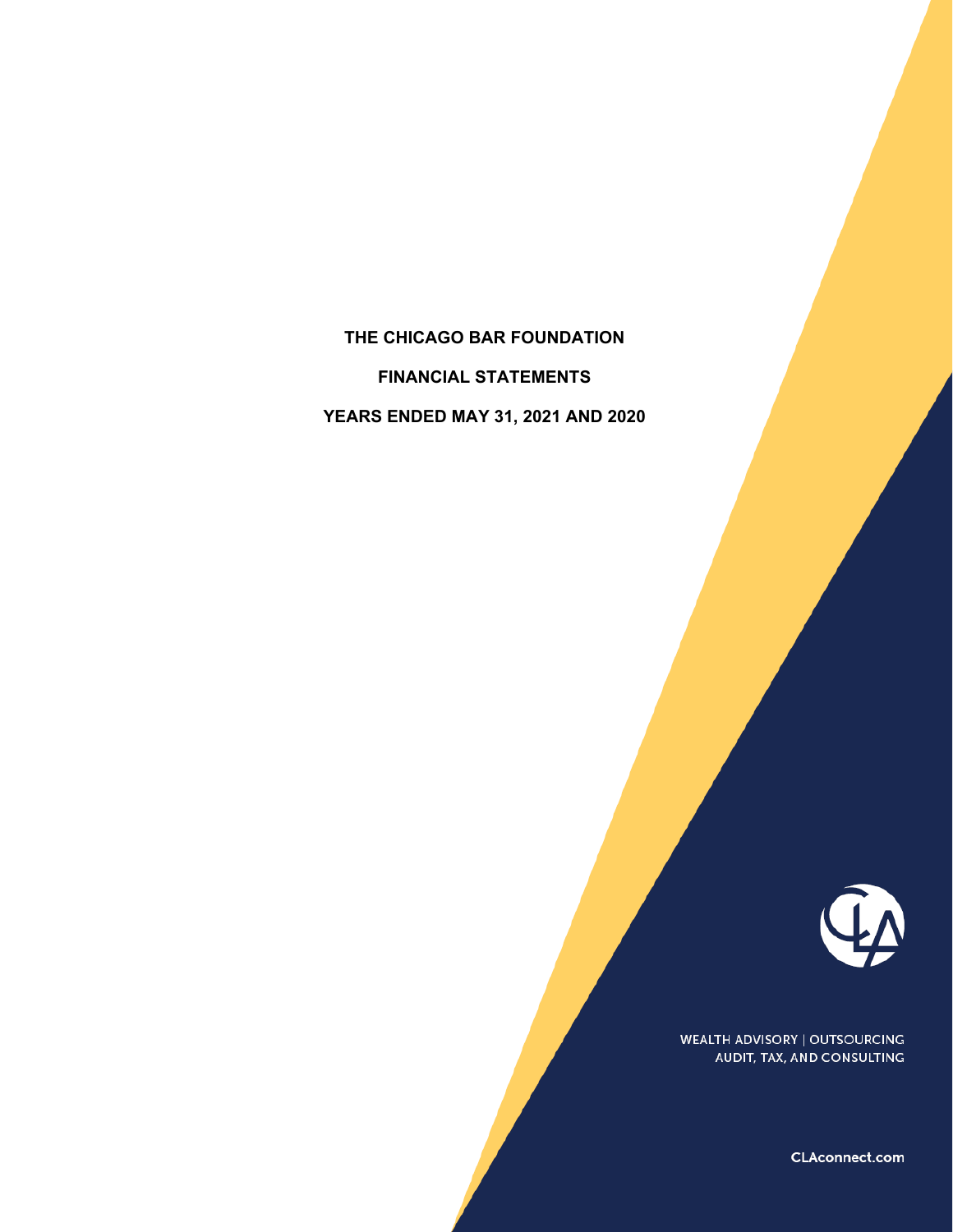# **THE CHICAGO BAR FOUNDATION TABLE OF CONTENTS YEARS ENDED MAY 31, 2021 AND 2020**

| INDEPENDENT AUDITORS' REPORT                       | 1 |
|----------------------------------------------------|---|
| FINANCIAL STATEMENTS                               |   |
| <b>STATEMENTS OF FINANCIAL POSITION</b>            | 3 |
| STATEMENTS OF ACTIVITIES AND CHANGES IN NET ASSETS | 4 |
| <b>STATEMENTS OF FUNCTIONAL EXPENSES</b>           | 6 |
| <b>STATEMENTS OF CASH FLOWS</b>                    | 8 |
| <b>NOTES TO FINANCIAL STATEMENTS</b>               | 9 |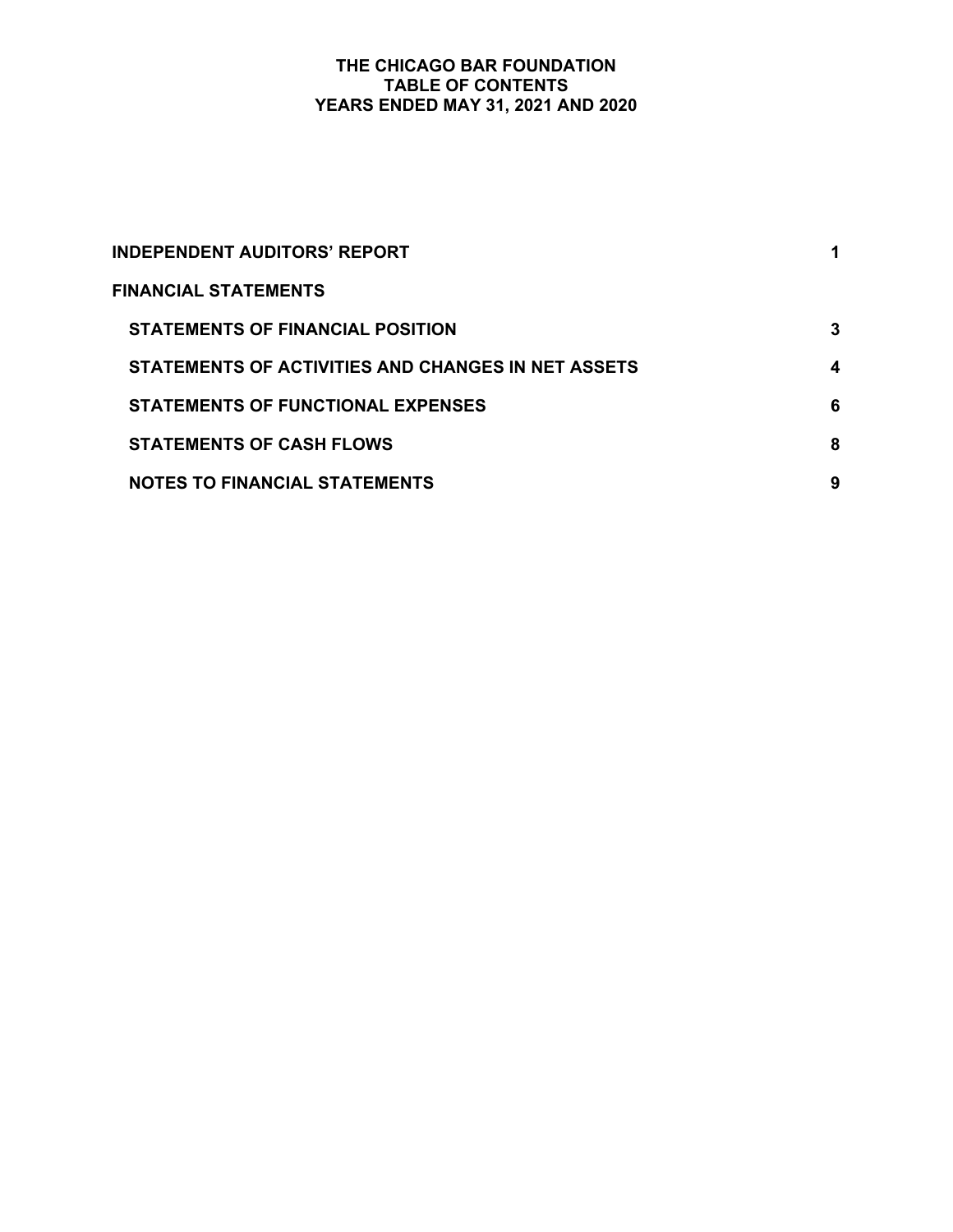

**CliftonLarsonAllen LLP CLAconnect.com**

# **INDEPENDENT AUDITORS' REPORT**

Board of Directors The Chicago Bar Foundation Chicago, Illinois

We have audited the accompanying financial statements of The Chicago Bar Foundation, which comprise the statement of financial position as of May 31, 2021, and the related statements of activities and changes in net assets, functional expenses, and cash flows for the year then ended, and the related notes to the financial statements.

# *Management's Responsibility for the Financial Statements*

Management is responsible for the preparation and fair presentation of these financial statements in accordance with accounting principles generally accepted in the United States of America; this includes the design, implementation, and maintenance of internal control relevant to the preparation and fair presentation of financial statements that are free from material misstatement, whether due to fraud or error.

# *Auditors' Responsibility*

Our responsibility is to express an opinion on these financial statements based on our audit. We conducted our audit in accordance with auditing standards generally accepted in the United States of America and the standards applicable to financial audits contained in *Government Auditing Standards*, issued by the Comptroller General of the United States. Those standards require that we plan and perform the audits to obtain reasonable assurance about whether the financial statements are free from material misstatement.

An audit involves performing procedures to obtain audit evidence about the amounts and disclosures in the financial statements. The procedures selected depend on the auditors' judgment, including the assessment of the risks of material misstatement of the financial statements, whether due to fraud or error. In making those risk assessments, the auditor considers internal control relevant to the entity's preparation and fair presentation of the financial statements in order to design audit procedures that are appropriate in the circumstances, but not for the purpose of expressing an opinion on the effectiveness of the entity's internal control. Accordingly, we express no such opinion. An audit also includes evaluating the appropriateness of accounting policies used and the reasonableness of significant accounting estimates made by management, as well as evaluating the overall presentation of the financial statements.

We believe that the audit evidence we have obtained is sufficient and appropriate to provide a basis for our audit opinion.



CLA is an independent member of Nexia International, a leading, global network of independent accounting and consulting firms. See nexia.com/member-firm-disclaimer for details.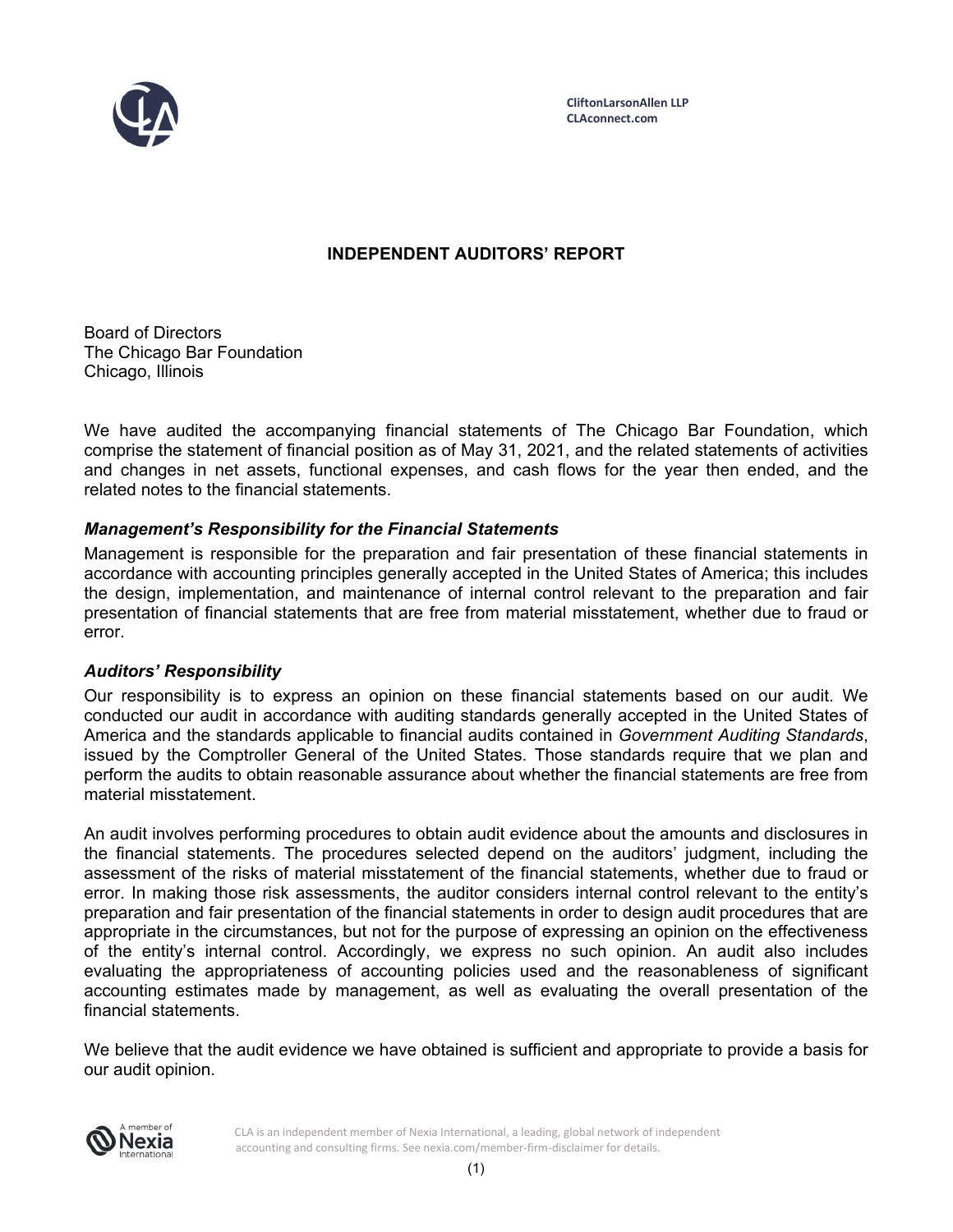# *Opinion*

In our opinion, the financial statements referred to above present fairly, in all material respects, the financial position of The Chicago Bar Foundation as of May 31, 2021, and the changes in net assets and its cash flows for the year then ended in accordance with accounting principles generally accepted in the United States of America.

# **Other Reporting Required by** *Government Auditing Standards*

In accordance with *Government Auditing Standards*, we have also issued our report dated February 14, 2022, on our consideration of The Chicago Bar Foundation's internal control over financial reporting and on our tests of its compliance with certain provisions of laws, regulations, contracts, and grant agreements and other matters. The purpose of that report is solely to describe the scope of our testing of internal control over financial reporting and compliance and the results of that testing, and not to provide an opinion on the effectiveness of The Chicago Bar Foundation's internal control over financial reporting or on compliance. That report is an integral part of an audit performed in accordance with *Government Auditing Standards* in considering The Chicago Bar Foundation's internal control over financial reporting and compliance.

# *Other Matter*

The 2020 financial statements of The Chicago Bar Foundation were audited by other auditors whose report dated November 16, 2020, expressed an unmodified opinion on those statements.

Viifton Larson Allen LLP

**CliftonLarsonAllen LLP** 

Oakbrook, Illinois February 14, 2022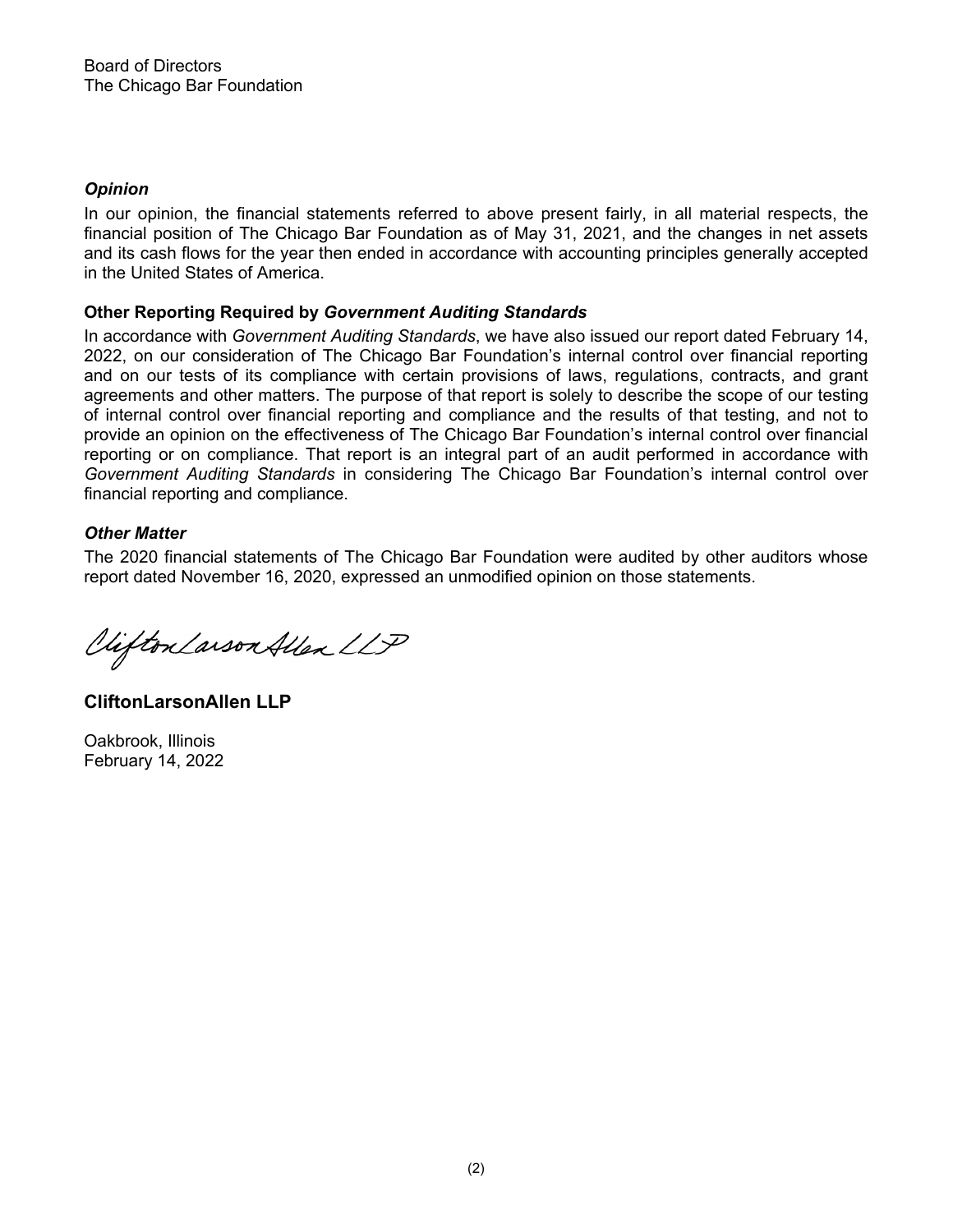# **THE CHICAGO BAR FOUNDATION STATEMENTS OF FINANCIAL POSITION MAY 31, 2021 AND 2020**

|                                                | 2021            | 2020            |
|------------------------------------------------|-----------------|-----------------|
| <b>ASSETS</b>                                  |                 |                 |
| <b>CURRENT ASSETS</b>                          |                 |                 |
| Cash                                           | \$<br>1,142,785 | \$<br>875,756   |
| Investments                                    | 466,305         | 391,186         |
| <b>Accounts Receivable - Current Portion</b>   | 1,018,547       | 91,345          |
| Current Portion of Pledges Receivable - Net    | 455,773         | 391,025         |
| <b>Other Assets</b>                            | 6,711           | 7,758           |
| <b>Total Current Assets</b>                    | 3,090,121       | 1,757,070       |
| <b>LONG-TERM PLEDGES RECEIVABLE - NET</b>      | 19,003          | 43,243          |
| <b>DEPOSITS</b>                                | 6,999           | 7,004           |
| <b>PROPERTY AND EQUIPMENT - NET</b>            | 508,059         | 518,919         |
| <b>ACCOUNTS RECEIVABLE - LONG-TERM PORTION</b> |                 | 63,037          |
| <b>Total Assets</b>                            | 3,624,182       | \$<br>2,389,273 |
| <b>LIABILITIES AND NET ASSETS</b>              |                 |                 |
| <b>CURRENT LIABILITIES</b>                     |                 |                 |
| Accounts Payable and Accrued Expenses          | \$<br>66,319    | \$<br>46,578    |
| <b>Grants Payable</b>                          | 1,920,820       | 847,950         |
| <b>Deferred Revenue</b>                        | 500             |                 |
| <b>Current Portion of Long-Term Debt</b>       | 50,000          | 117,942         |
| <b>Total Current Liabilities</b>               | 2,037,639       | 1,012,470       |
| <b>LONG-TERM DEBT</b>                          | 83,333          | 303,189         |
| <b>Total Liabilities</b>                       | 2,120,972       | 1,315,659       |
| <b>NET ASSETS</b>                              |                 |                 |
| <b>Without Donor Restrictions</b>              | 528,244         | 18,457          |
| <b>With Donor Restrictions</b>                 | 974,966         | 1,055,157       |
| <b>Total Net Assets</b>                        | 1,503,210       | 1,073,614       |
| Total Liabilities and Net Assets               | \$<br>3,624,182 | \$<br>2,389,273 |

*See accompanying Notes to Financial Statements.*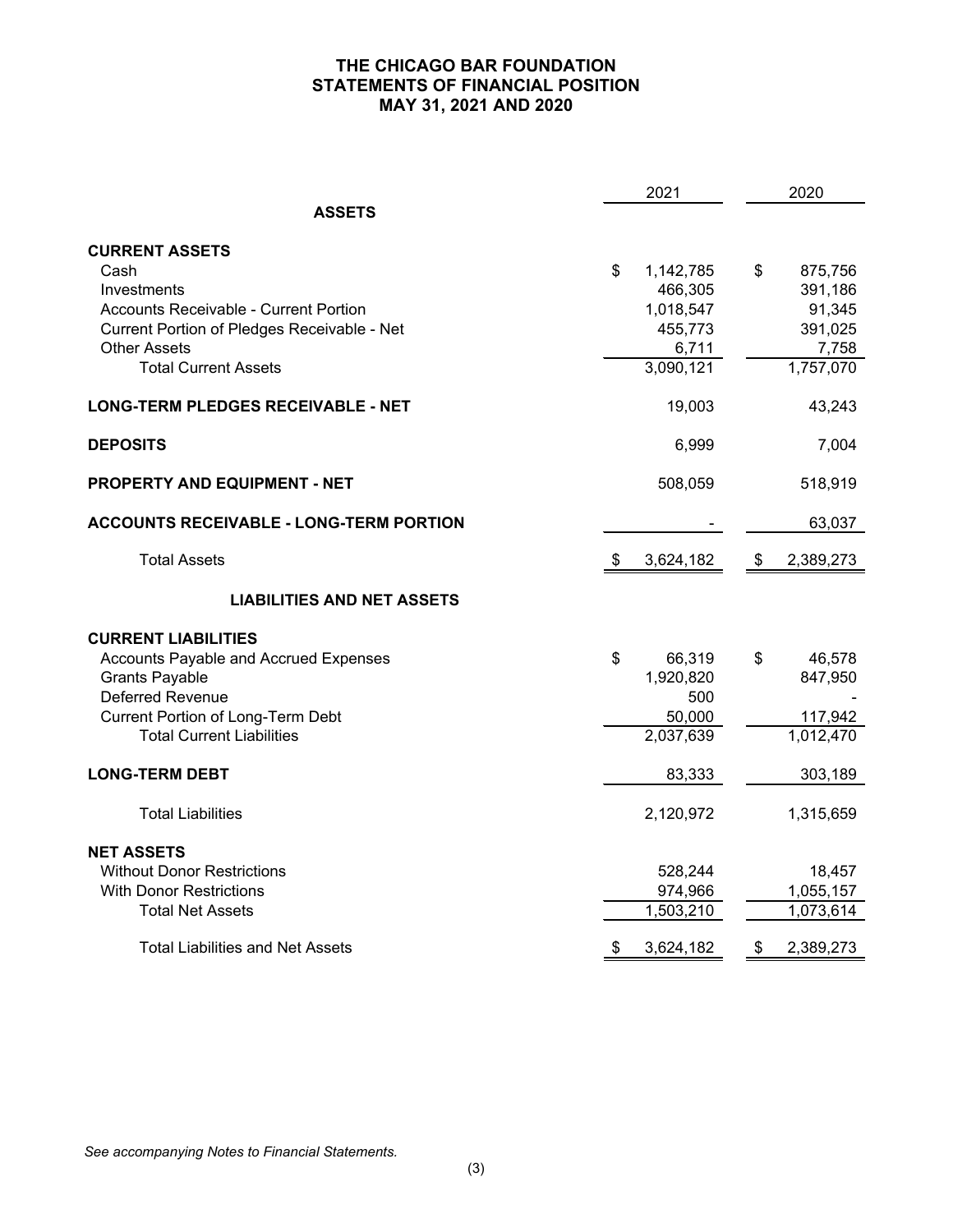### **THE CHICAGO BAR FOUNDATION STATEMENT OF ACTIVITIES AND CHANGES IN NET ASSETS YEAR ENDED MAY 31, 2021**

|                                          | <b>Without Donor</b> | <b>With Donor</b> |                 |  |
|------------------------------------------|----------------------|-------------------|-----------------|--|
|                                          | Restrictions         | Restrictions      | Total           |  |
| <b>REVENUE, GAINS, AND OTHER SUPPORT</b> |                      |                   |                 |  |
| Contributions                            | \$<br>488,280        | \$<br>1,752,359   | \$<br>2,240,639 |  |
| Grants                                   | 96,052               | 1,936,110         | 2,032,162       |  |
| Cy Pres Distributions                    | 335,464              |                   | 335,464         |  |
| <b>Special Events Revenue:</b>           |                      |                   |                 |  |
| <b>Gross Revenue</b>                     | 480,570              |                   | 480,570         |  |
| <b>Direct Benefit to Donor Costs</b>     | (12, 925)            |                   | (12, 925)       |  |
| <b>Total Special Events Revenue</b>      | 467,645              |                   | 467,645         |  |
| Net Realized and Unrealized Gains        |                      |                   |                 |  |
| on Investments                           | 49,641               | 21,937            | 71,578          |  |
| Investment Income - Net of Fees          | 5,404                | 2,363             | 7,767           |  |
| Debt Forgiveness                         | 237,798              |                   | 237,798         |  |
| Net Assets Released from Restrictions    | 3,792,960            | (3,792,960)       |                 |  |
| Total Revenue, Gains, and Other Support  | 5,473,244            | (80, 191)         | 5,393,053       |  |
| <b>EXPENSES</b>                          |                      |                   |                 |  |
| <b>Grants and Program Services</b>       | 4,344,827            |                   | 4,344,827       |  |
| <b>Support Services:</b>                 |                      |                   |                 |  |
| Management and General                   | 421,770              |                   | 421,770         |  |
| Fundraising                              | 196,860              |                   | 196,860         |  |
| <b>Total Support Services</b>            | 618,630              |                   | 618,630         |  |
| <b>Total Expenses</b>                    | 4,963,457            |                   | 4,963,457       |  |
| <b>CHANGE IN NET ASSETS</b>              | 509,787              | (80, 191)         | 429,596         |  |
| Net Assets - Beginning of Year           | 18,457               | 1,055,157         | 1,073,614       |  |
| <b>NET ASSETS - END OF YEAR</b>          | \$<br>528,244        | \$<br>974,966     | \$<br>1,503,210 |  |

*See accompanying Notes to Financial Statements.*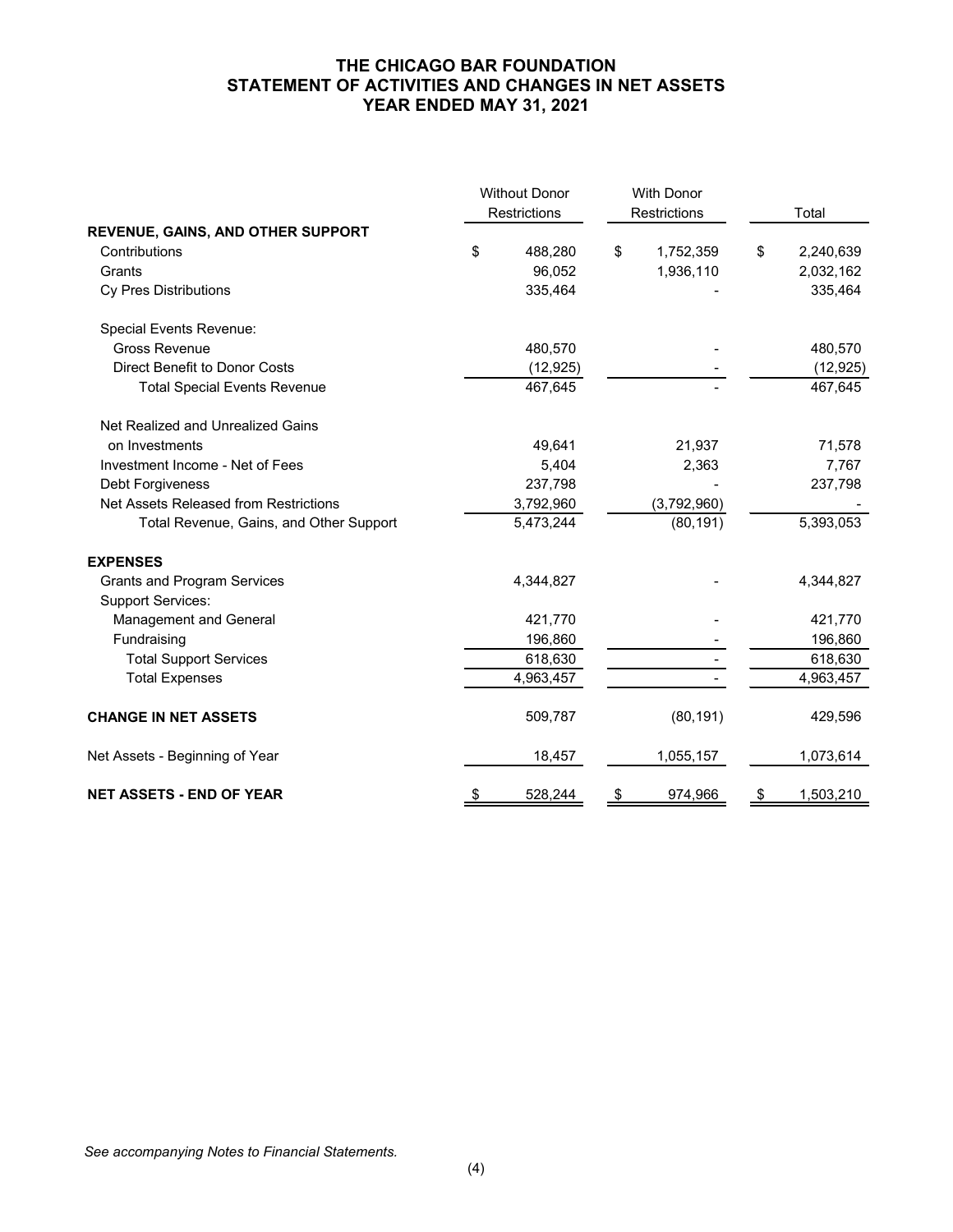# **THE CHICAGO BAR FOUNDATION STATEMENT OF ACTIVITIES AND CHANGES IN NET ASSETS YEAR ENDED MAY 31, 2020**

|                                          | <b>Without Donor</b><br>Restrictions |    | <b>With Donor</b><br>Restrictions | Total           |
|------------------------------------------|--------------------------------------|----|-----------------------------------|-----------------|
| <b>REVENUE, GAINS, AND OTHER SUPPORT</b> |                                      |    |                                   |                 |
| Contributions                            | \$<br>607,961                        | \$ | 1,432,699                         | \$<br>2,040,660 |
| Grants                                   | 97,431                               |    | 299,727                           | 397,158         |
| Cy Pres Distributions                    | 99,172                               |    |                                   | 99,172          |
| Special Events Revenue:                  |                                      |    |                                   |                 |
| <b>Gross Revenue</b>                     | 414,110                              |    |                                   | 414,110         |
| <b>Direct Benefit to Donor Costs</b>     | (238, 800)                           |    |                                   | (238, 800)      |
| <b>Total Special Events Revenue</b>      | 175,310                              |    |                                   | 175,310         |
| Net Realized and Unrealized Gains        |                                      |    |                                   |                 |
| on Investments                           | 1,656                                |    | 588                               | 2,244           |
| Investment Income - Net of Fees          | 8,024                                |    | 2,168                             | 10,192          |
| Net Assets Released from Restrictions    | 2,608,910                            |    | (2,608,910)                       |                 |
| Total Revenue, Gains, and Other Support  | 3,598,464                            |    | (873, 728)                        | 2,724,736       |
| <b>EXPENSES</b>                          |                                      |    |                                   |                 |
| <b>Grants and Program Services</b>       | 3,060,639                            |    |                                   | 3,060,639       |
| <b>Support Services:</b>                 |                                      |    |                                   |                 |
| Management and General                   | 424,535                              |    |                                   | 424,535         |
| Fundraising                              | 304,028                              |    |                                   | 304,028         |
| <b>Total Support Services</b>            | 728,563                              |    |                                   | 728,563         |
| <b>Total Expenses</b>                    | 3,789,202                            |    |                                   | 3,789,202       |
| <b>CHANGE IN NET ASSETS</b>              | (190, 738)                           |    | (873, 728)                        | (1,064,466)     |
| Net Assets - Beginning of Year           | 209,195                              |    | 1,928,885                         | 2,138,080       |
| <b>NET ASSETS - END OF YEAR</b>          | \$<br>18,457                         | \$ | 1,055,157                         | \$<br>1,073,614 |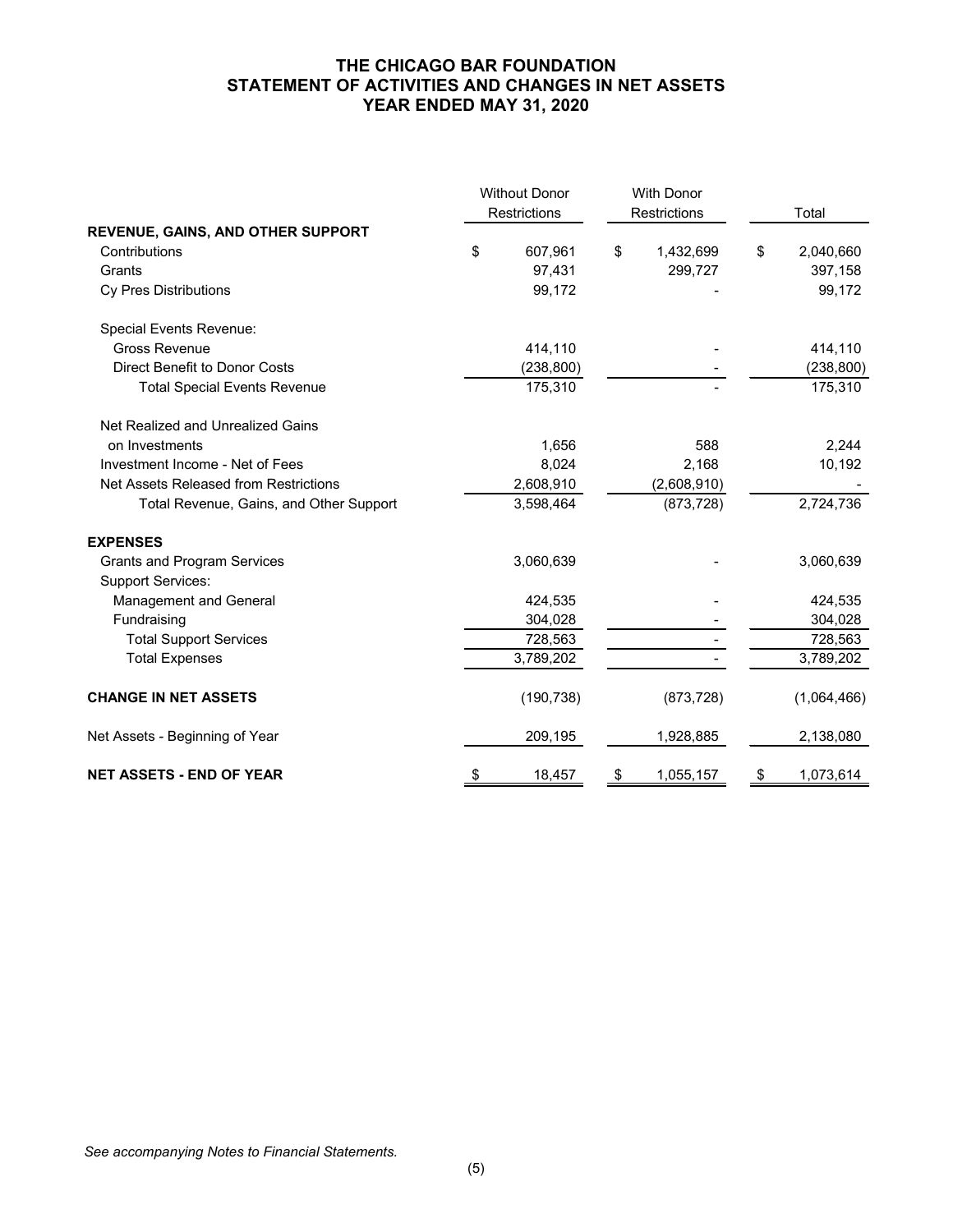### **THE CHICAGO BAR FOUNDATION STATEMENT OF FUNCTIONAL EXPENSES YEAR ENDED MAY 31, 2021**

|                                                                    | Program<br><b>Services</b> |    | Management<br>and General |    | Fundraising and<br>Development |   | Total     |
|--------------------------------------------------------------------|----------------------------|----|---------------------------|----|--------------------------------|---|-----------|
| <b>Grants Awarded</b>                                              | \$<br>3,327,796            | \$ |                           | \$ |                                | S | 3,327,796 |
| Salaries, Taxes, and Fringe Benefits                               | 776,029                    |    | 226,093                   |    | 177,860                        |   | 1,179,982 |
| <b>Special Events Expenses</b>                                     | 4,548                      |    |                           |    | 8,377                          |   | 12,925    |
| Occupancy                                                          | 113,559                    |    | 7,199                     |    | 6,304                          |   | 127,062   |
| Office Expenses                                                    | 13,875                     |    | 42,708                    |    | 2,797                          |   | 59,380    |
| Professional Fees and Consulting                                   | 53,160                     |    | 95,742                    |    | 291                            |   | 149,193   |
| <b>Depreciation Expense</b>                                        | 23,160                     |    | 5,405                     |    | 4,182                          |   | 32,747    |
| Meetings, Conferences, and Grantee Programs                        | 11,803                     |    | 4,052                     |    |                                |   | 15,855    |
| Marketing, Printing, and Design                                    | 9,271                      |    | 19,182                    |    | 4,281                          |   | 32,734    |
| <b>Computers and Equipment</b>                                     | 16,174                     |    | 21,389                    |    | 1,145                          |   | 38,708    |
| <b>Total Functional Expenses</b>                                   | 4,349,375                  |    | 421,770                   |    | 205,237                        |   | 4,976,382 |
| Less Expenses Netted Against Revenues                              |                            |    |                           |    |                                |   |           |
| on the Statement of Activities:                                    | (4, 548)                   |    |                           |    | (8, 377)                       |   | (12, 925) |
| Total Expenses Included in the<br>Expense Section on the Statement |                            |    |                           |    |                                |   |           |
| of Activities                                                      | 4,344,827                  | S  | 421,770                   | Ъ. | 196,860                        | S | 4,963,457 |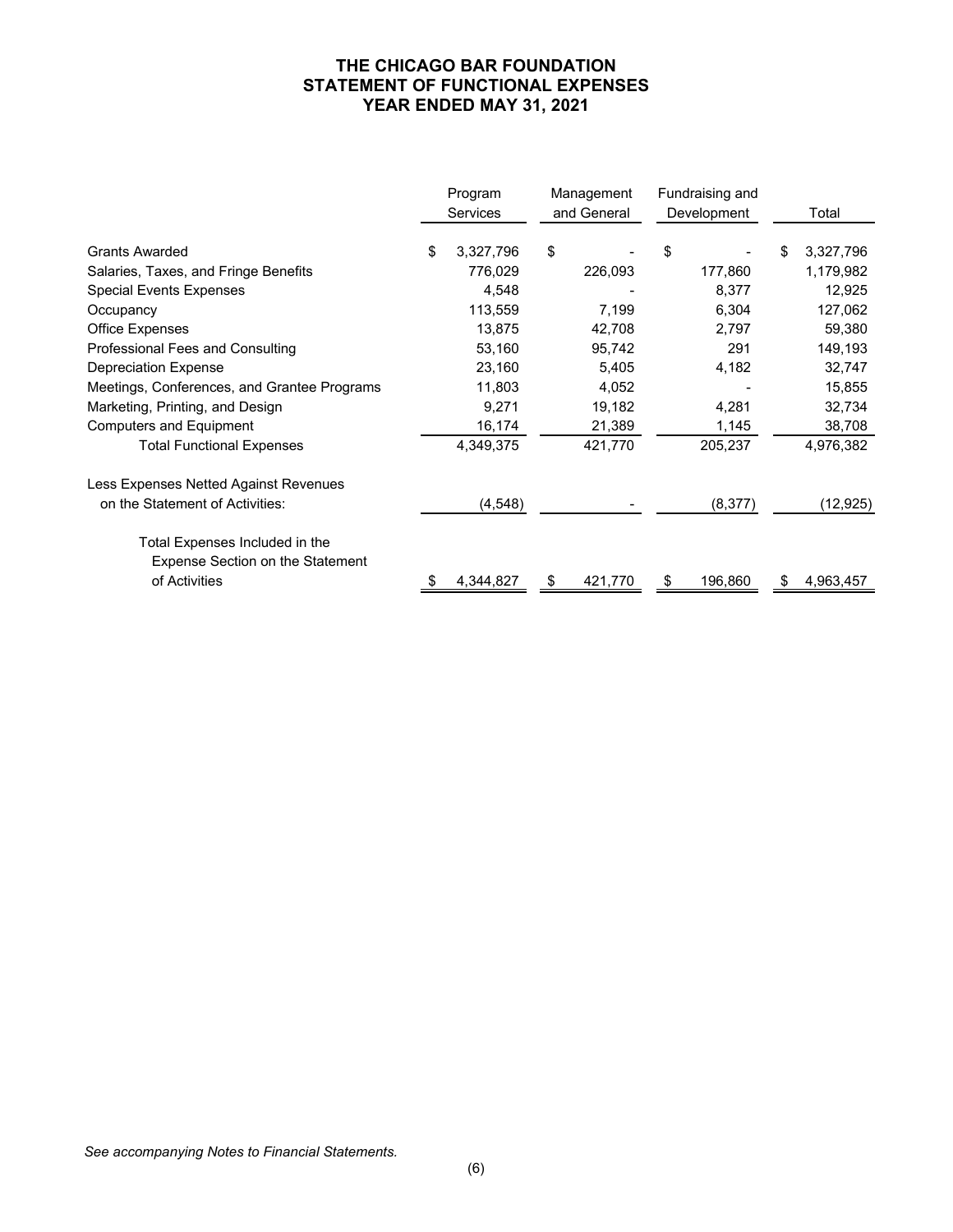### **THE CHICAGO BAR FOUNDATION STATEMENT OF FUNCTIONAL EXPENSES YEAR ENDED MAY 31, 2020**

|                                                                           | Program<br><b>Services</b> | Management<br>and General | Fundraising and<br>Development |    | Total      |
|---------------------------------------------------------------------------|----------------------------|---------------------------|--------------------------------|----|------------|
| <b>Grants Awarded</b>                                                     | \$<br>1,980,085            | \$                        | \$                             | \$ | 1,980,085  |
| Salaries, Taxes, and Fringe Benefits                                      | 775,389                    | 260,600                   | 266,665                        |    | 1,302,654  |
| <b>Special Events Expenses</b>                                            | 39,376                     |                           | 199,424                        |    | 238,800    |
| Occupancy                                                                 | 160,898                    | 8,492                     | 9,787                          |    | 179,177    |
| Office Expenses                                                           | 27,437                     | 35,980                    | 14,062                         |    | 77,479     |
| Professional Fees and Consulting                                          | 24,386                     | 60,148                    | 287                            |    | 84,821     |
| <b>Depreciation Expense</b>                                               | 25,871                     | 4,214                     | 5,716                          |    | 35,801     |
| Meetings, Conferences, and Grantee Programs                               | 44,792                     | 8,714                     | 53                             |    | 53,559     |
| Marketing, Printing, and Design                                           | 8,213                      | 27,078                    | 5,964                          |    | 41,255     |
| <b>Computers and Equipment</b>                                            | 13,568                     | 19,309                    | 1,494                          |    | 34,371     |
| <b>Total Functional Expenses</b>                                          | 3,100,015                  | 424,535                   | 503,452                        |    | 4,028,002  |
| Less Expenses Netted Against Revenues                                     |                            |                           |                                |    |            |
| on the Statement of Activities:                                           | (39, 376)                  |                           | (199, 424)                     |    | (238, 800) |
| Total Expenses Included in the<br><b>Expense Section on the Statement</b> |                            |                           |                                |    |            |
| of Activities                                                             | 3,060,639                  | \$<br>424,535             | 304,028                        | S  | 3,789,202  |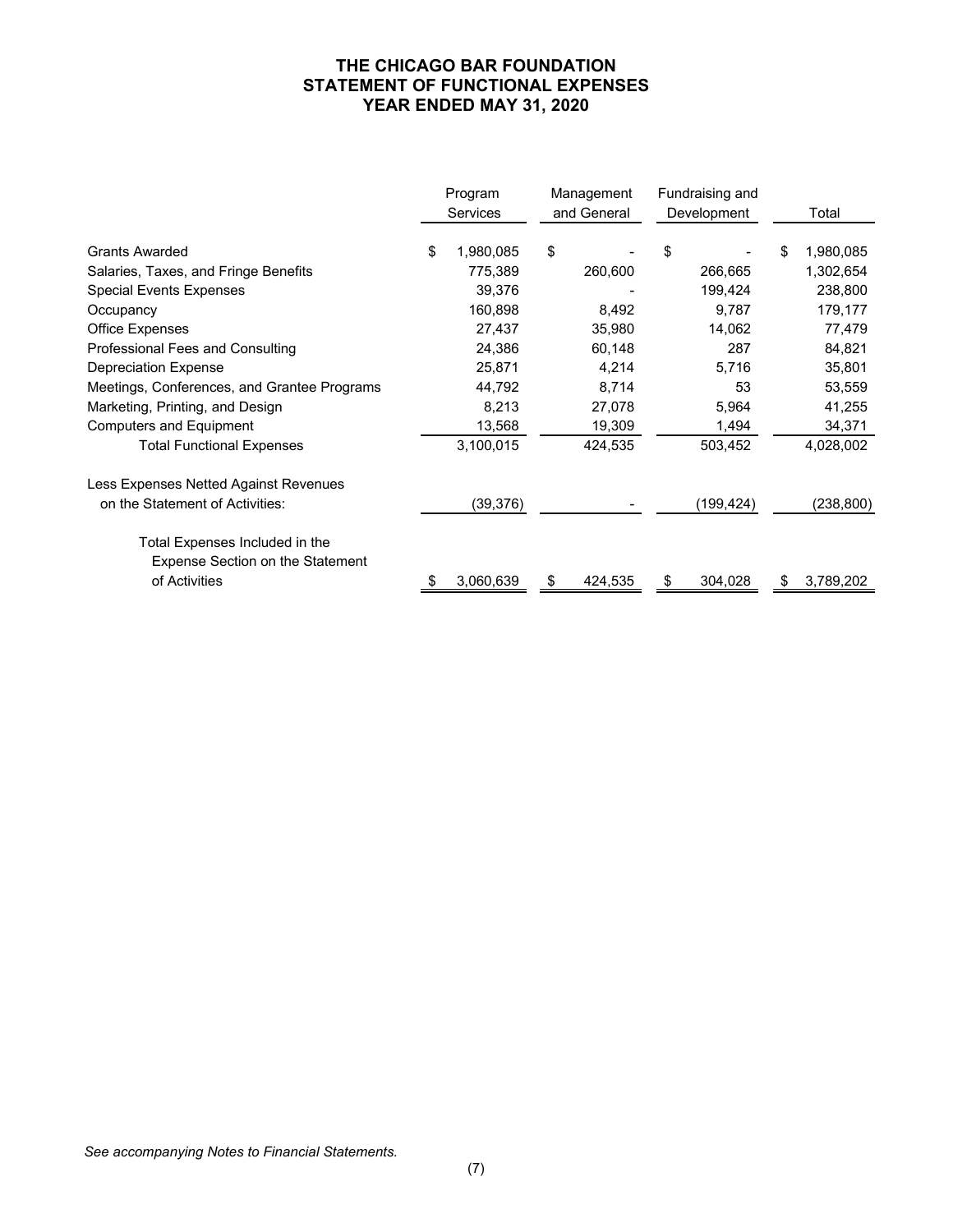### **THE CHICAGO BAR FOUNDATION STATEMENTS OF CASH FLOWS YEARS ENDED MAY 31, 2021 AND 2020**

|                                                                     |    | 2021       | 2020              |  |
|---------------------------------------------------------------------|----|------------|-------------------|--|
| <b>CASH FLOWS FROM OPERATING ACTIVITIES</b>                         |    |            |                   |  |
| Increase (decrease) in Net Assets                                   | \$ | 429,596    | \$<br>(1,064,466) |  |
| Adjustments to Reconcile Decrease in Net Assets to Net Cash         |    |            |                   |  |
| Provided (Used) by Operating Activities:                            |    |            |                   |  |
| Depreciation                                                        |    | 32,747     | 35,801            |  |
| Net Change in Realized and Unrealized (Gains) Losses in Investments |    | (71, 578)  | (2,244)           |  |
| Bad Debt (Recovery) Expense                                         |    |            | (3, 146)          |  |
| Loss on Disposal of Assets                                          |    | 1,834      |                   |  |
| Discount on Long-Term Pledges                                       |    | 886        | 5,895             |  |
| Deferred Rent                                                       |    |            | (1,254)           |  |
| Forgiveness of Debt                                                 |    | (237, 798) |                   |  |
| Changes in Operating Assets and Liabilities:                        |    |            |                   |  |
| <b>Accounts Receivable</b>                                          |    | (864, 165) | (31, 150)         |  |
| Pledges Receivable                                                  |    | (41, 394)  | 215,627           |  |
| <b>Other Assets</b>                                                 |    | 1,052      | 44,896            |  |
| Accounts Payable and Accrued Expenses                               |    | 19,741     | (17, 719)         |  |
| <b>Grants Payable</b>                                               |    | 1,072,870  | 787,325           |  |
| <b>Deferred Revenue</b>                                             |    | 500        | (35,000)          |  |
| Net Cash Provided (Used) by Operating Activities                    |    | 344,291    | (65, 435)         |  |
| <b>CASH FLOWS FROM INVESTING ACTIVITES</b>                          |    |            |                   |  |
| Purchase of Investments                                             |    | (63,978)   | (165, 142)        |  |
| Proceeds from Sale of Investments                                   |    | 60,437     | 145,074           |  |
| Purchase of Property and Equipment                                  |    | (23, 721)  | (1)               |  |
| Net Cash Used by Investing Activities                               |    | (27, 262)  | (20,069)          |  |
| <b>CASH FLOW FROM FINANCING ACTIVITIES</b>                          |    |            |                   |  |
| Proceeds from Debt                                                  |    |            | 237,798           |  |
| Payments on Debt                                                    |    | (50,000)   | (50,000)          |  |
| Net Cash Provided (Used) by Financing Activities                    |    | (50,000)   | 187,798           |  |
| <b>NET CHANGE IN CASH AND CASH EQUIVALENTS</b>                      |    | 267,029    | 102,294           |  |
| Cash and Cash Equivalents - Beginning of Year                       |    | 875,756    | 773,462           |  |
| CASH AND CASH EQUIVALENTS - END OF YEAR                             | \$ | 1,142,785  | \$<br>875,756     |  |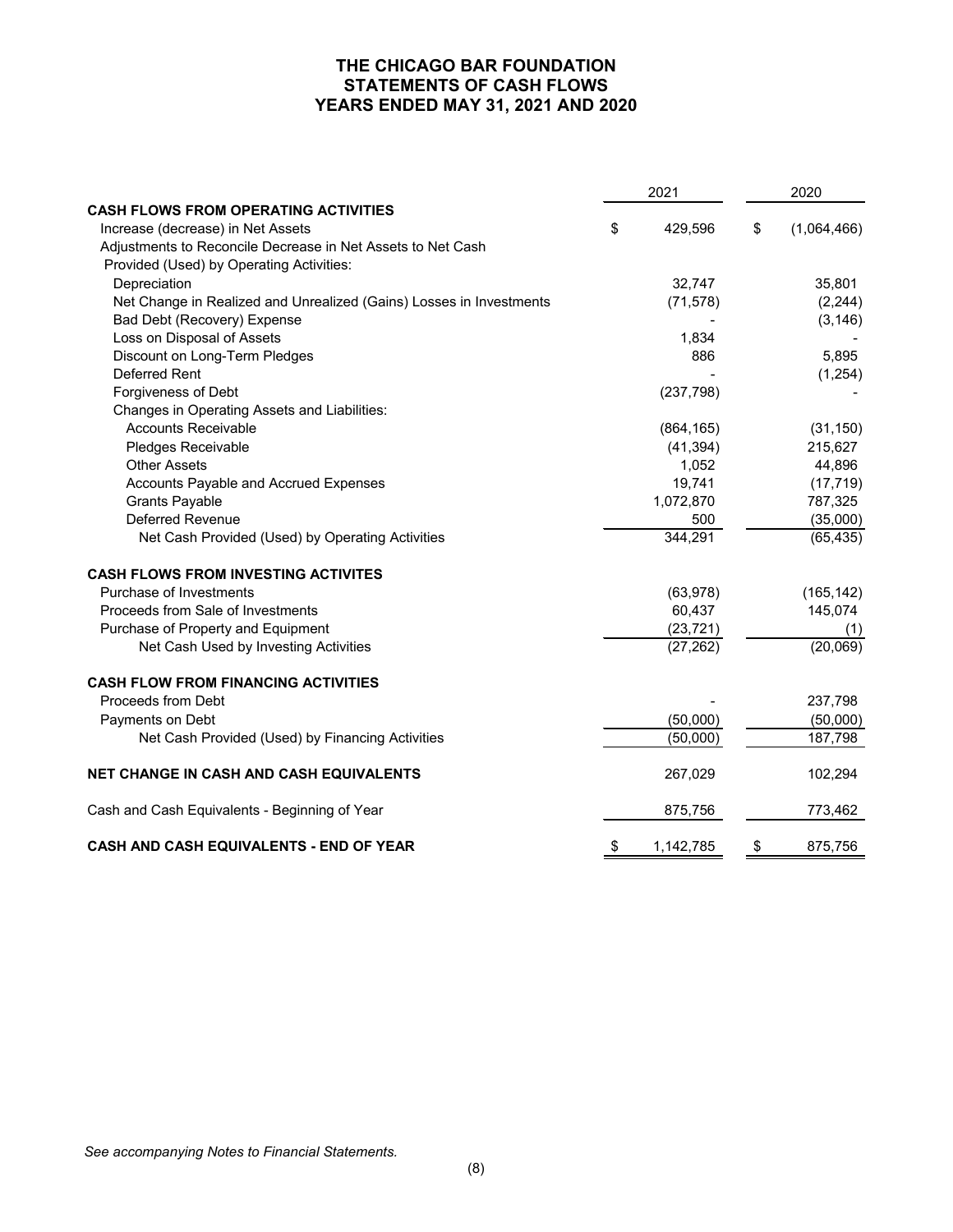# **NOTE 1 NATURE OF BUSINESS AND SUMMARY OF SIGNIFICANT ACCOUNTING POLICIES**

The Chicago Bar Foundation (the Foundation) is a nonprofit corporation whose mission is to bring Chicago's legal community together to improve access to justice for people in need and make the legal system more fair and efficient for everyone. The Foundation's primary sources of revenue are from private contributions, grants, and fundraising programs.

The Foundation is an affiliate of The Chicago Bar Association (the Association) and conducts its activities from a condominium building that also houses the Association's offices. See Note 7 for additional information.

### **Basis of Presentation**

The financial statements of the Foundation have been prepared on the basis of accounting principles generally accepted in the United States of America (GAAP). The preparation of financial statements in conformity with GAAP requires management to make estimates and assumptions that affect amounts reported in the financial statements. Actual results could differ from those estimates.

# **Classification of Net Assets**

Net assets of the Foundation are classified based on the presence or absence of donorimposed restrictions.

*Net Assets Without Donor Restrictions –* Net assets that are not subject to donorimposed restrictions or for which the donor-imposed restrictions have expired or been fulfilled. Net assets in this category may be expended for any purpose in performing the primary objectives of the Foundation.

*Net Assets With Donor Restrictions –* Net assets subject to stipulations imposed by donors and grantors. Some donor restrictions are temporary in nature; those restrictions will be met by actions of the Foundation or by the passage of time. Other donor restrictions are perpetual in nature, whereby the donor has stipulated the funds be maintained in perpetuity.

Earnings, gains, and losses on donor-restricted net assets are classified as net assets without donor restrictions unless specifically restricted by the donor or by applicable state law.

#### **Cash**

Cash held by the Foundation in bank accounts may, at times, exceed the Federal Deposit Insurance Corporation (FDIC) coverage limit. Management believes the Foundation is not exposed to any significant credit risk related to cash.

#### **Investments**

The Foundation's investments are reported at fair value. Investment income and net realized and unrealized gains/losses are reflected in the statement of activities and changes in net assets. Interest and dividend income is recorded on the accrual basis.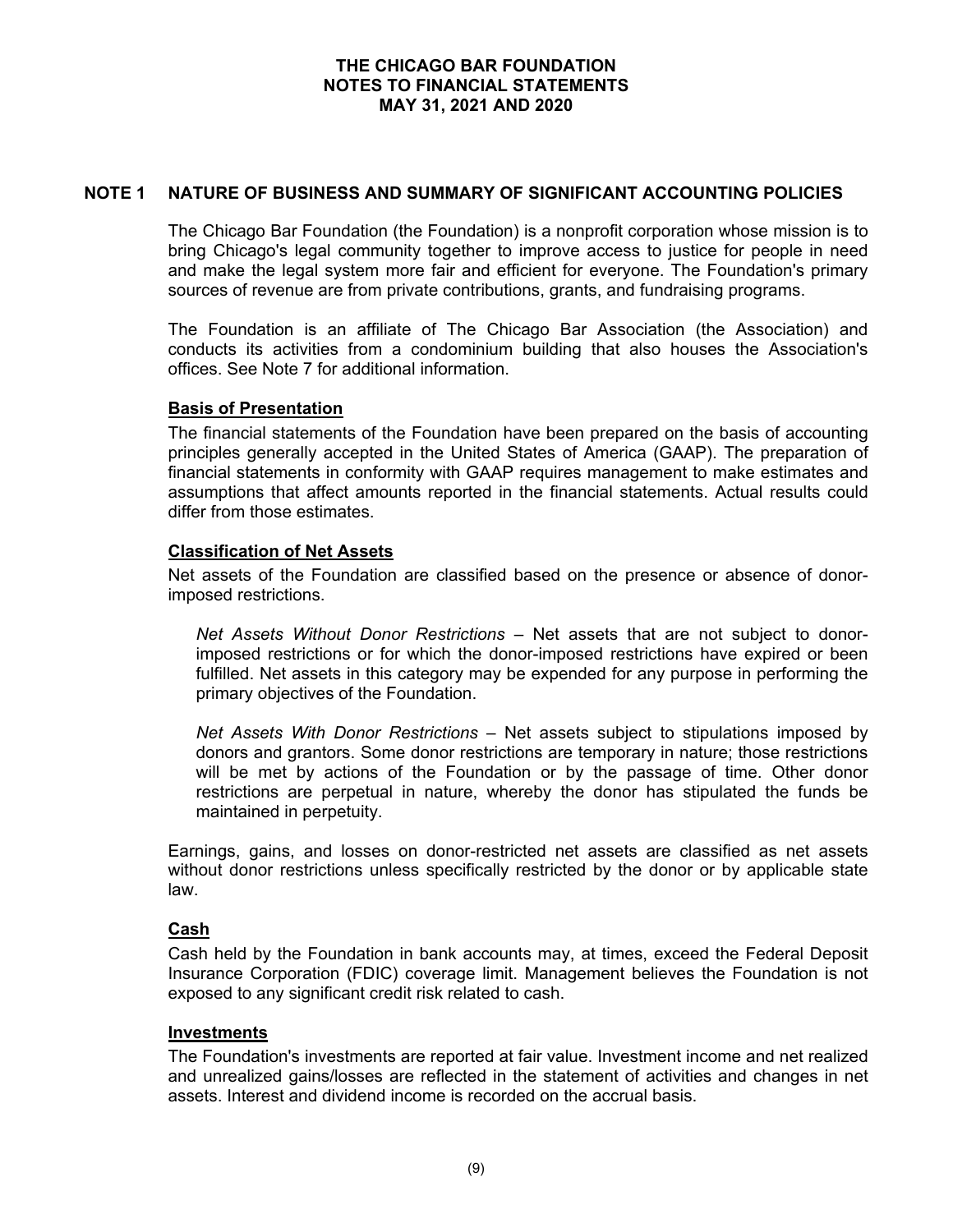# **NOTE 1 NATURE OF BUSINESS AND SUMMARY OF SIGNIFICANT ACCOUNTING POLICIES (CONTINUED)**

# **Accounts Receivable**

Accounts receivable are stated at net invoice amounts. An allowance for doubtful accounts is established based on a specific assessment of all grants that remain unpaid following normal payment periods. In addition, a general valuation allowance is established for other accounts receivable based on historical loss experience. All amounts deemed to be uncollectible are charged against the allowance for doubtful accounts in the period that determination is made. Management considers all accounts receivable collectible, and, therefore, an allowance for doubtful accounts has not been recorded at May 31, 2021 and 2020.

# **Pledges Receivable**

Pledges receivable are reported at their net present values. An allowance for uncollectible pledges is estimated based upon management's judgment, including such factors as prior collection history and the type of pledge. If a pledge is receivable over an extended period of time, the present value of the pledge is recorded. Pledges are shown net of the allowance for uncollectible pledges and the present value discount, if any.

### **Property and Equipment**

Property and equipment are recorded at cost. The straight-line method is used for computing depreciation and amortization. Assets are depreciated over their estimated useful lives. The cost of leasehold improvements is depreciated over the lesser of the length of the related leases or the estimated useful lives of the assets. Costs of maintenance and repairs are charged to expense when incurred.

# **Deferred Revenue**

Sponsorships received in advance for future events are recorded as deferred revenue. Recognition as revenue occurs when the event takes place.

# **Contributions**

Unconditional promises to give cash and other assets to the Foundation are reported at fair value on the date the promise is received. Conditional promises to give and indications of intentions to give are reported at fair value on the date the gift becomes unconditional or is received. The gifts are reported as contributions with donor restrictions if they are received with donor stipulations that limit the use of the donated assets. When a donor restriction expires, that is, when a stipulated time restriction ends or the purpose restriction is accomplished, net assets with donor restrictions are reclassified to net assets without donor restrictions and reported in the statement of activities and changes in net assets as net assets released from restrictions. Net assets with donor restrictions at May 31, 2021 and 2020 are restricted for time and various programmatic purposes.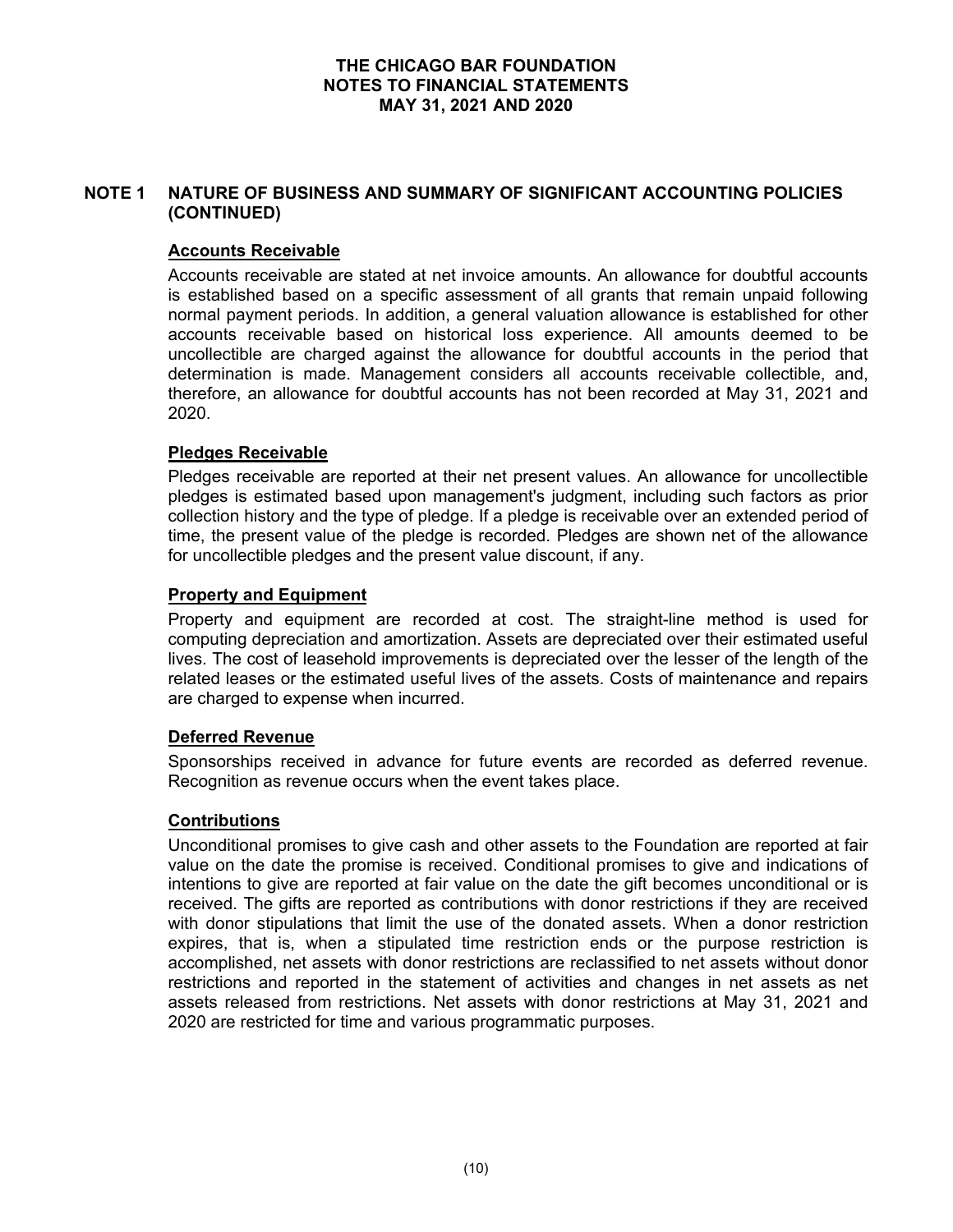# **NOTE 1 NATURE OF BUSINESS AND SUMMARY OF SIGNIFICANT ACCOUNTING POLICIES (CONTINUED)**

# **Contributions (Continued)**

A portion of the Foundation's revenue is derived from cost-reimbursable federal and county grants, which is conditional upon certain performance requirements and/or incurring allowable qualifying expenses. Amounts received are recognized as revenue when the Foundation has incurred expenditures in compliance with specific contract and grant provisions. Any amounts received in advance would be recorded as refundable advance in the statement of financial position. Contributions of approximately \$818,000 have not been recognized in the accompanying statement of activities and changes in net assets because the qualifying expenditures have not yet been incurred.

Pledges receivable that are expected to be collected within one year are recorded at net realizable value. Unconditional promises to give that are expected to be collected in future years are recorded at the present value of their estimated future cash flows. The discounts on those amounts are computed using risk-free interest rates applicable to the years in which the promises are received. Amortization of the discounts is included in contribution revenue. An allowance for uncollectible contributions is provided when evidence indicates amounts promised by donors may not be collectible. All receivables at May 31, 2021 and 2020 are deemed to be collectible.

# **Cy Pres Distributions**

Cy pres distributions are awarded by the courts and are recorded as revenue when official award notification with amounts specified is received by the Foundation.

#### **Grant Revenue**

Grant revenue received for grants is considered a conditional contribution and is recognized as the conditions of the grants have been met. Grant funding received in advance of conditions being met is recorded as deferred revenue.

#### **Special Events**

The Foundation hosts special events to raise contributions to support the Foundation's activities. The Foundation recognizes sponsorships as revenue after the event takes place, which is presented in the statement of activities and changes in net assets net of actual direct costs of the events.

#### **Grants and Programs**

Grants are recorded as liabilities and expensed at the time they are approved by the board of directors.

During the years ended May 31, 2021 and 2020, the Foundation had contracts with Cook County, Illinois to fund services in connection with two court-based help desks. The Foundation enters into grant contracts with various grantees who provide services under its agreement with Cook County, Illinois. Revenue is recognized as it is earned through expenditure and service delivery. The Foundation reimburses its grantees immediately upon receipt of funds from Cook County, Illinois.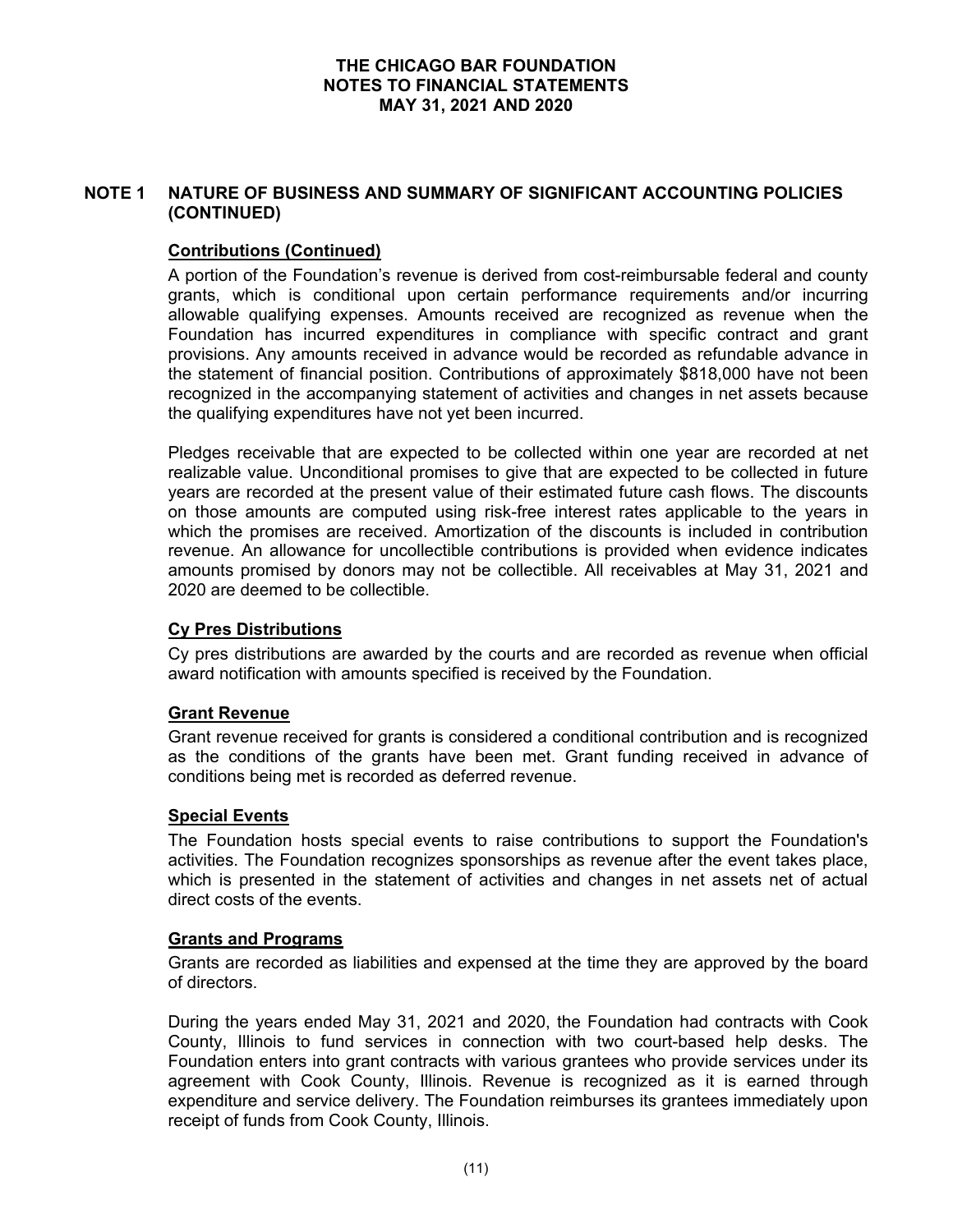# **NOTE 1 NATURE OF BUSINESS AND SUMMARY OF SIGNIFICANT ACCOUNTING POLICIES (CONTINUED)**

### **Income Taxes**

The Foundation is a nonprofit corporation and is exempt from tax under the provisions of Internal Revenue Code Section 501(c)(3).

### **Functional Allocation of Expenses**

Costs of providing the program and support services have been reported on a functional basis in the statement of functional expenses. The financial statements report certain categories of expenses that are attributable to more than one program or supporting function. Therefore, these expenses required allocation on a reasonable basis that is consistently applied. Salaries and related expenses are allocated on the basis of time and effort. Expenses deemed to be indirect to employee work, such as professional services, are considered to be management and general expenses. Other expenses utilized by all employees, such as occupancy, utilities, and training, are also allocated on the basis of time and effort. Costs have been allocated between the various programs and support services based on estimates determined by management. Although the methods of allocation used are considered appropriate, other methods could be used that may produce significantly different amounts.

# **Use of Estimates**

The preparation of financial statements in conformity with GAAP requires management to make estimates and assumptions that affect the reported amounts of assets and liabilities and disclosure of contingent assets and liabilities at the date of the financial statements and the reported amounts of revenue and expenses during the reporting period. Actual results could differ from those estimates.

#### **Adoption of Accounting Policy**

In May 2014, FASB issued Accounting Standards Update (ASU) 2014-09, *Revenue from Contracts with Customers (Topic 606)*. Subsequent to May 2014, the FASB has issued six ASUs to clarify certain matters related to Topic 606. Topic 606 supersedes the revenue recognition requirements in FASB ASC 605, *Revenue Recognition*, and requires the recognition of revenue when promised goods or services are transferred to customers in an amount that reflects the consideration to which an entity expects to be entitled in exchange for those goods or services. The updates address the complexity and understandability of revenue recognition and provide sufficient information to enable financial statements users to understand the nature, amount, timing, and uncertainty of revenue and cash flows arising from contracts with customers.

The financial statements reflect the application of ASC 606 guidance beginning in the year ended May 31, 2021. No cumulative-effect adjustment in net assets was recorded as the adoption of ASU 2014-09 did not significantly impact the Foundation's reported historical revenue.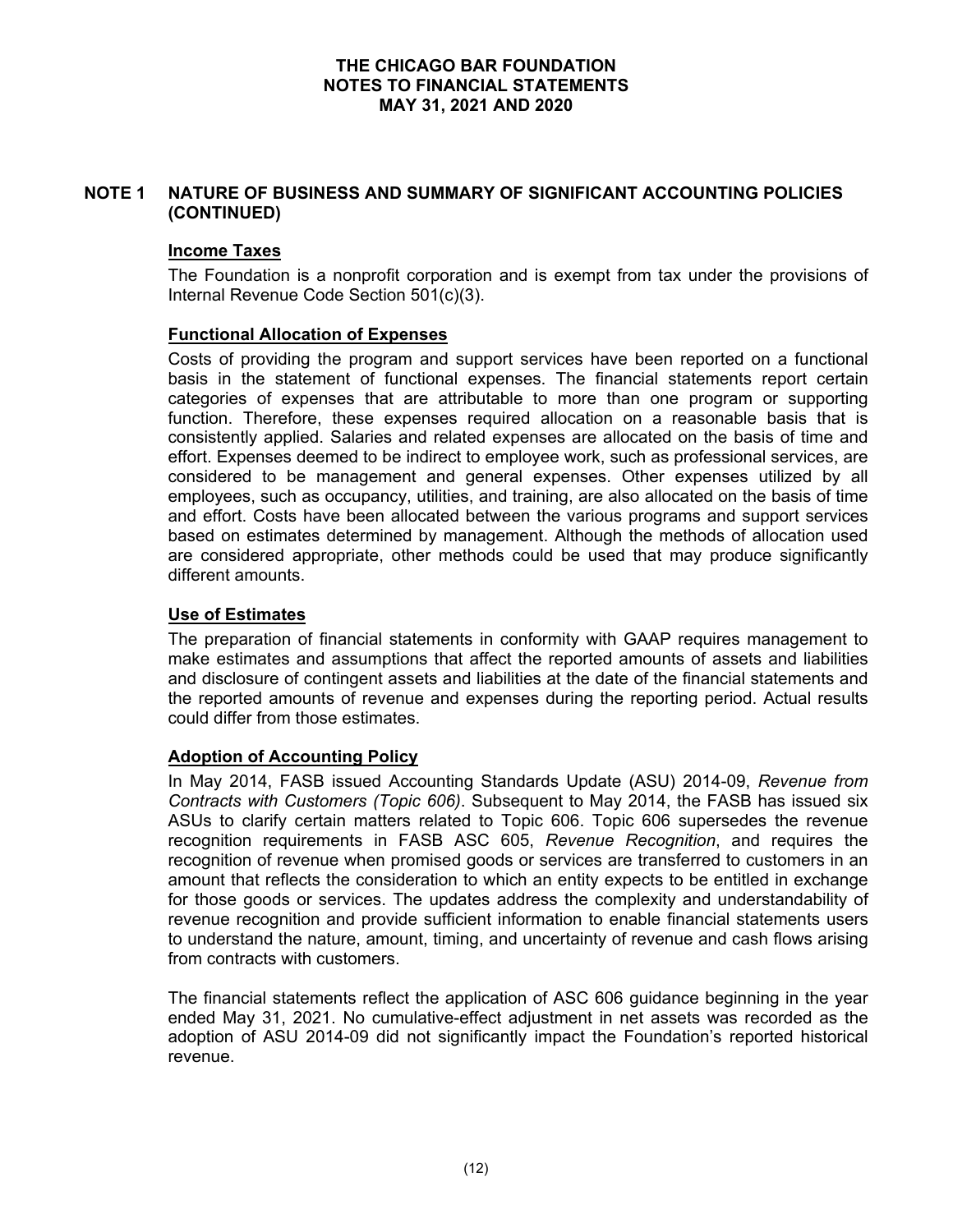### **NOTE 2 FAIR VALUE MEASUREMENTS**

Accounting standards require certain assets and liabilities be reported at fair value in the financial statements and provide a framework for establishing that fair value. The framework for determining fair value is based on a hierarchy that prioritizes the inputs and valuation techniques used to measure fair value.

The following tables present information about the Foundation's assets measured at fair value on a recurring basis at May 31, 2021 and 2020 and the valuation techniques used by the Foundation to determine those fair values.

Fair values determined by Level 1 inputs use quoted prices in active markets for identical assets that the Foundation has the ability to access.

Fair values determined by Level 2 inputs use other inputs that are observable, either directly or indirectly. These Level 2 inputs include quoted prices for similar assets in active markets and other inputs, such as interest rates and yield curves, that are observable at commonly quoted intervals.

Level 3 inputs are unobservable inputs, including inputs that are available in situations where there is little, if any, market activity for the related asset. These Level 3 fair value measurements are based primarily on management's own estimates using pricing models, discounted cash flow methodologies, or similar techniques taking into account the characteristics of the asset.

In instances where inputs used to measure fair value fall into different levels in the above fair value hierarchy, fair value measurements in their entirety are categorized based on the lowest level input that is significant to the valuation. The Foundation's assessment of the significance of particular inputs to these fair value measurements requires judgment and considers factors specific to each asset.

|                                           | 2021 |                                        |    |                     |    |                             |    |         |  |
|-------------------------------------------|------|----------------------------------------|----|---------------------|----|-----------------------------|----|---------|--|
|                                           |      | Quoted<br>Prices in                    |    | Significant         |    |                             |    |         |  |
|                                           |      | <b>Active Markets</b><br>for Identical |    | Other<br>Observable |    | Significant<br>Unobservable |    |         |  |
|                                           |      | Assets<br>(Level 1)                    |    | Inputs<br>(Level 2) |    | Inputs<br>(Level 3)         |    | Total   |  |
| Operating Investments:                    |      |                                        |    |                     |    |                             |    |         |  |
| <b>Mutual Funds</b>                       | \$   | 160,555                                | \$ |                     | \$ |                             | \$ | 160,555 |  |
| <b>Common Stock and Equity Funds</b>      |      | 279,314                                |    |                     |    |                             |    | 279,314 |  |
| Total investments at<br><b>Fair Value</b> |      | 439.869                                | \$ |                     |    |                             |    | 439,869 |  |
| Money Market Funds                        |      |                                        |    |                     |    |                             |    | 26,436  |  |
| <b>Total Investments</b>                  |      |                                        |    |                     |    |                             |    | 466,305 |  |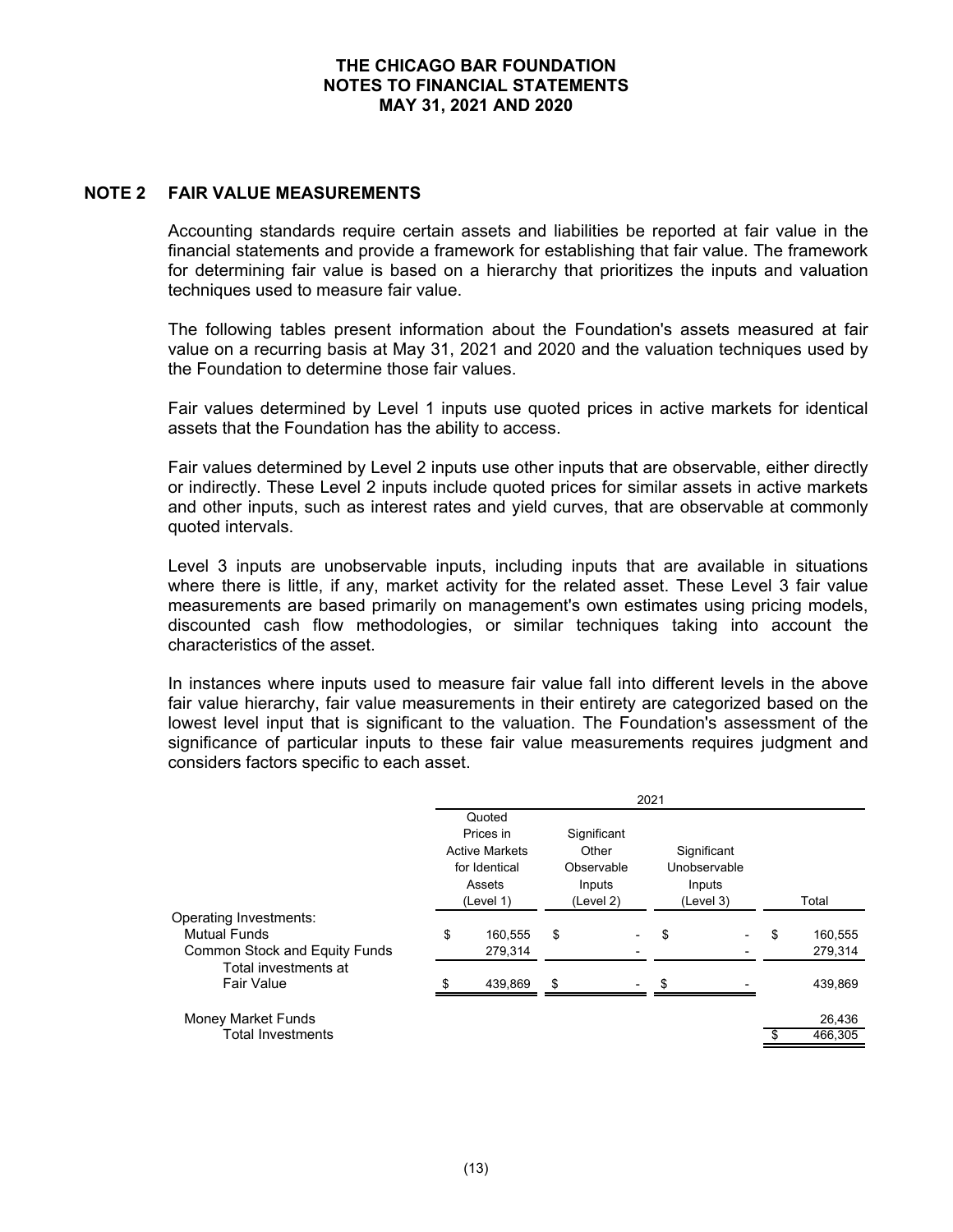# **NOTE 2 FAIR VALUE MEASUREMENTS (CONTINUED)**

|                                      | 2020 |                                                                                      |                                                           |  |    |                                                    |    |         |  |
|--------------------------------------|------|--------------------------------------------------------------------------------------|-----------------------------------------------------------|--|----|----------------------------------------------------|----|---------|--|
|                                      |      | Quoted<br>Prices in<br><b>Active Markets</b><br>for Identical<br>Assets<br>(Level 1) | Significant<br>Other<br>Observable<br>Inputs<br>(Level 2) |  |    | Significant<br>Unobservable<br>Inputs<br>(Level 3) |    | Total   |  |
| Operating Investments:               |      |                                                                                      |                                                           |  |    |                                                    |    |         |  |
| <b>Mutual Funds</b>                  | \$   | 163,309                                                                              | \$                                                        |  | \$ |                                                    | \$ | 163,309 |  |
| <b>Common Stock and Equity Funds</b> |      | 144,159                                                                              |                                                           |  |    |                                                    |    | 144,159 |  |
| Total investments at<br>Fair Value   |      | 307,468                                                                              | \$                                                        |  | \$ |                                                    |    | 307,468 |  |
| Money Market Funds                   |      |                                                                                      |                                                           |  |    |                                                    |    | 83,718  |  |
| <b>Total Investments</b>             |      |                                                                                      |                                                           |  |    |                                                    |    | 391,186 |  |
|                                      |      |                                                                                      |                                                           |  |    |                                                    |    |         |  |

The Foundation's policy is to recognize transfers in and transfers out of Level 1, 2, and 3 fair value classifications as of the actual date of the event of change in circumstances that caused the transfer. There were no significant transfers between levels of the fair value hierarchy during 2021 or 2020.

# **NOTE 3 PLEDGES RECEIVABLE**

Pledges receivable represent donors' promises to pay contributions to the Foundation (including The Justice Society program) and are measured at the present value of estimated future cash flows using a discount rate of 3%. The allowance for uncollectible contributions is a general valuation based on the percentage of prior year pledge write-offs. Specific pledges deemed uncollectible are charged against the allowance for uncollectible pledges in the period in which the determination is made. Both the general allowance and the specific write-offs are reported in the statement of activities and changes in net assets.

Pledges outstanding at May 31, 2021 and 2020 are expected to be collected as follows:

|                                      | 2021    | 2020    |
|--------------------------------------|---------|---------|
| Receivable in Less than a Year       | 461,223 | 396,675 |
| Receivable in One to Five Years      | 19,631  | 44,757  |
| Gross Unconditional Promises to Give | 480.854 | 441,432 |
| Allowance for Uncollectable Pledges  | (5,450) | (5,650) |
| Discount to Fair Value               | (628)   | (1,514) |
| Net Unconditional Promises to Give   | 474.776 | 434.268 |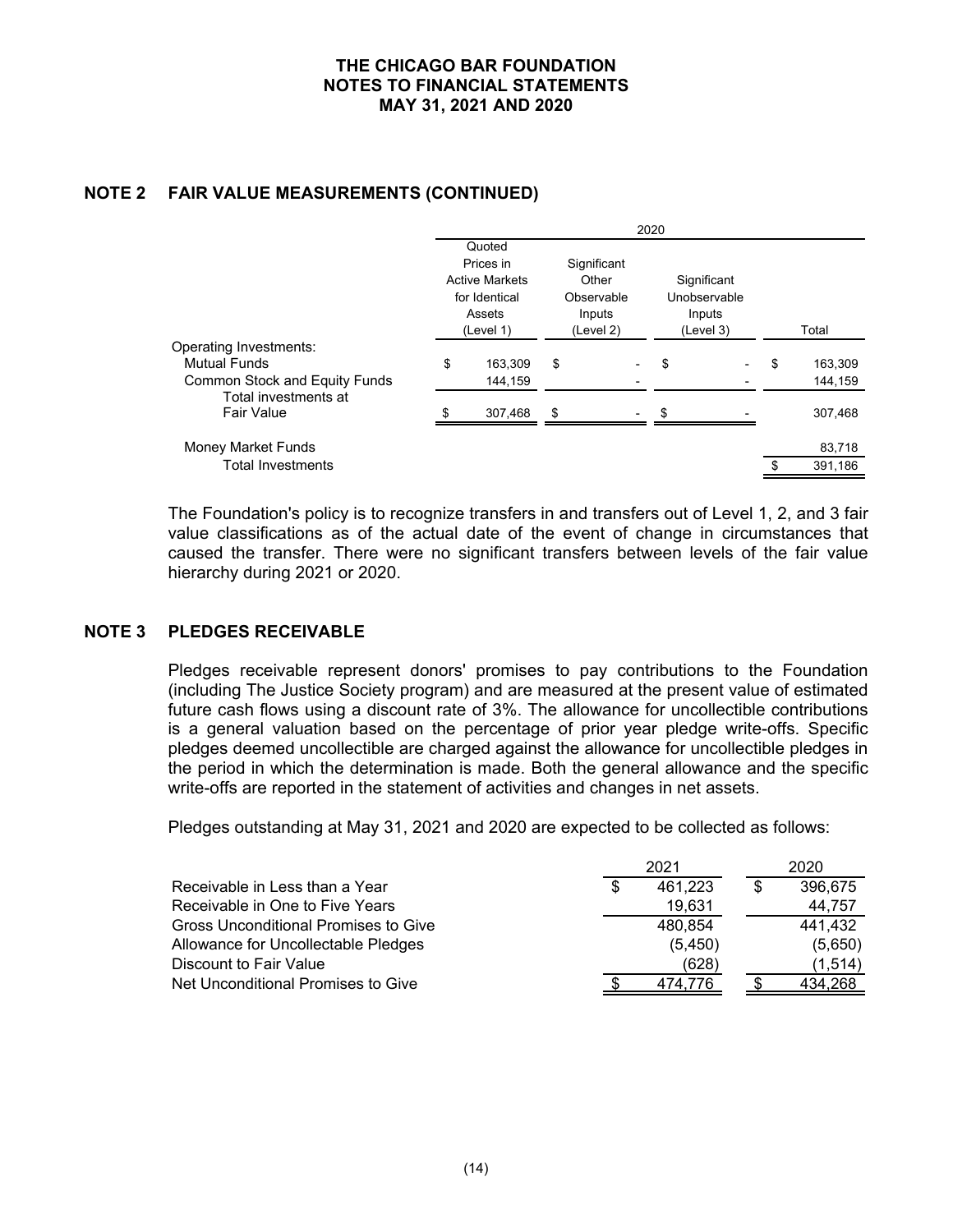### **NOTE 4 PROPERTY AND EQUIPMENT**

Property and equipment are summarized as follow:

|                                |         |               | Depreciable  |
|--------------------------------|---------|---------------|--------------|
|                                | 2021    | 2020          | Life - Years |
| Condominium and Improvements   | 708,004 | \$<br>699,917 | 7-40         |
| <b>Equipment and Fixtures</b>  | 120,949 | 118,149       | $2 - 10$     |
| <b>Total Cost</b>              | 828,953 | 818,066       |              |
| Less: Accumulated Depreciation | 320,894 | 299,147       |              |
| Net Property and Equipment     | 508.059 | 518,919       |              |

Depreciation expense for 2021 and 2020 was \$32,747 and \$35,801, respectively.

### **NOTE 5 LONG-TERM DEBT**

The Foundation entered into a debt agreement with a bank during fiscal year 2019. The Foundation borrowed the funds to make significant improvements to its office condominium. With these improvements, the Foundation was able to consolidate offices and will realize significant cost savings in the long-term. The note payable of \$250,000 is due in monthly installments of \$4,166.67, plus interest at overnight LIBOR plus 3.25% (an effective rate of 3.31% at May 31, 2021). The note is collateralized by the real property constructed under and associated with the terms of the note and matures on July 23, 2023.

On April 17, 2020, the Foundation received a Paycheck Protection Program term note through Wintrust Bank in the amount of \$237,798. The note was issued pursuant to the Coronavirus Aid, Relief, and Economic Security (CARES) Act's Paycheck Protection Program. This amount was forgiven by the U.S. Small Business Administration (SBA) on May 13, 2021. The revenue from this matter is included in the accompanying statements of activities and changes in net assets as debt forgiveness revenue. The SBA may review funding eligibility and usage of funds for compliance with program requirements based on dollar thresholds and other factors. The amount of liability, if any, from potential noncompliance cannot be determined with certainty; however, management is of the opinion that any review will not have a material adverse impact on the Foundation's financial position.

The balance of the debt matures as follows:

| Year Ending May 31, | Amount |         |  |  |
|---------------------|--------|---------|--|--|
| 2022                | S      | 50,000  |  |  |
| 2023                |        | 50,000  |  |  |
| 2024                |        | 33,333  |  |  |
| Total               |        | 133.333 |  |  |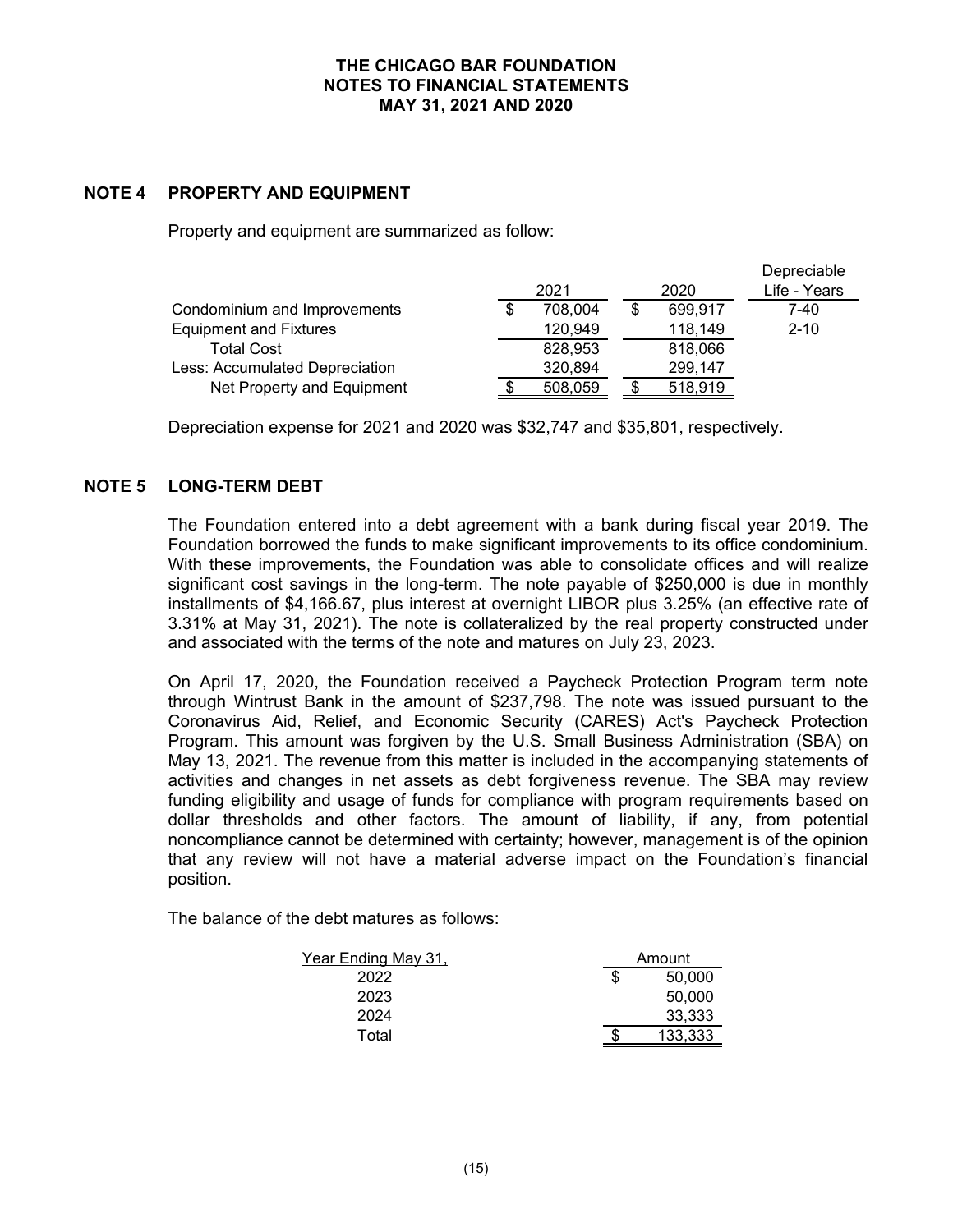### **NOTE 6 NET ASSETS**

Net assets with donor restrictions are restricted for the following purposes or periods:

|                                                             | 2021 |         | 2020 |           |
|-------------------------------------------------------------|------|---------|------|-----------|
| <b>Restricted for Purpose:</b>                              |      |         |      |           |
| Investing in Justice Campaign Fund                          | \$   | 530,831 | \$   | 469,505   |
| Chicago Sun-Times Public Interest Law Fellowship Program    |      |         |      | 8,000     |
| Law School Public Interest Scholarships (Moses)             |      | 161,940 |      | 164,918   |
| Scholarships to Needy Law Students Pursuing Careers         |      |         |      |           |
| in Legal Aid and Public Interest (Marovitz)                 |      | 4,325   |      | 18,870    |
| Support of Projects of the CBA Young Lawyers Sections       |      |         |      |           |
| and Other Legal Projects for the Benefit of Children (Gray) |      | 37,081  |      | 42,024    |
| Annual Award to a Lawyer Under Age 35 who Provided          |      |         |      |           |
| <b>Outstanding Service (Weigle)</b>                         |      | 27,822  |      | 28,036    |
| Annual Award to a Lawyer in Public Service who has          |      |         |      |           |
| Demonstrated Excellent Work, Leadership, and                |      |         |      |           |
| Service (Morsch)                                            |      | 10,000  |      | 10,000    |
| Annual Award to Distinguished Lawyers who have              |      |         |      |           |
| Demonstrated an Exemplary Commitment to Integrity           |      |         |      |           |
| and Public Service (Stevens)                                |      | 119     |      | 1,119     |
| <b>Total Restricted for Purpose</b>                         |      | 772,118 |      | 742,472   |
|                                                             |      |         |      |           |
| Restricted for Time - Multiyear Pledges to be Received in   |      |         |      |           |
| <b>Future Years</b>                                         |      | 186,848 |      | 296,685   |
| Net Assets Restricted in Perpetuity                         |      | 16,000  |      | 16,000    |
| Total                                                       |      | 974,966 | \$.  | 1,055,157 |

Due to the COVID-19 outbreak and shutdown, the FY2020 Investing in Justice Campaign was delayed and the time frame was extended into FY2021. The Investing in Justice Campaign Fund is composed of individual contributions made by members of Chicago's legal community. Through the Foundation, the legal community comes together each year through the campaign to ensure that everyone has access to necessary legal help, not just people who can afford it. A total of 100% of these individual contributions goes toward grants and other support for more than 30 pro bono and legal aid organizations and related initiatives.

The Foundation generally assesses a 2% annual administrative fee to a limited number of funds when permitted by the donor.

Net assets restricted in perpetuity consist of two donor-restricted endowments, the income from which is expendable for general purposes of the Foundation. The Denning and Miller Funds totaled \$16,000 as of May 31, 2021 and 2020.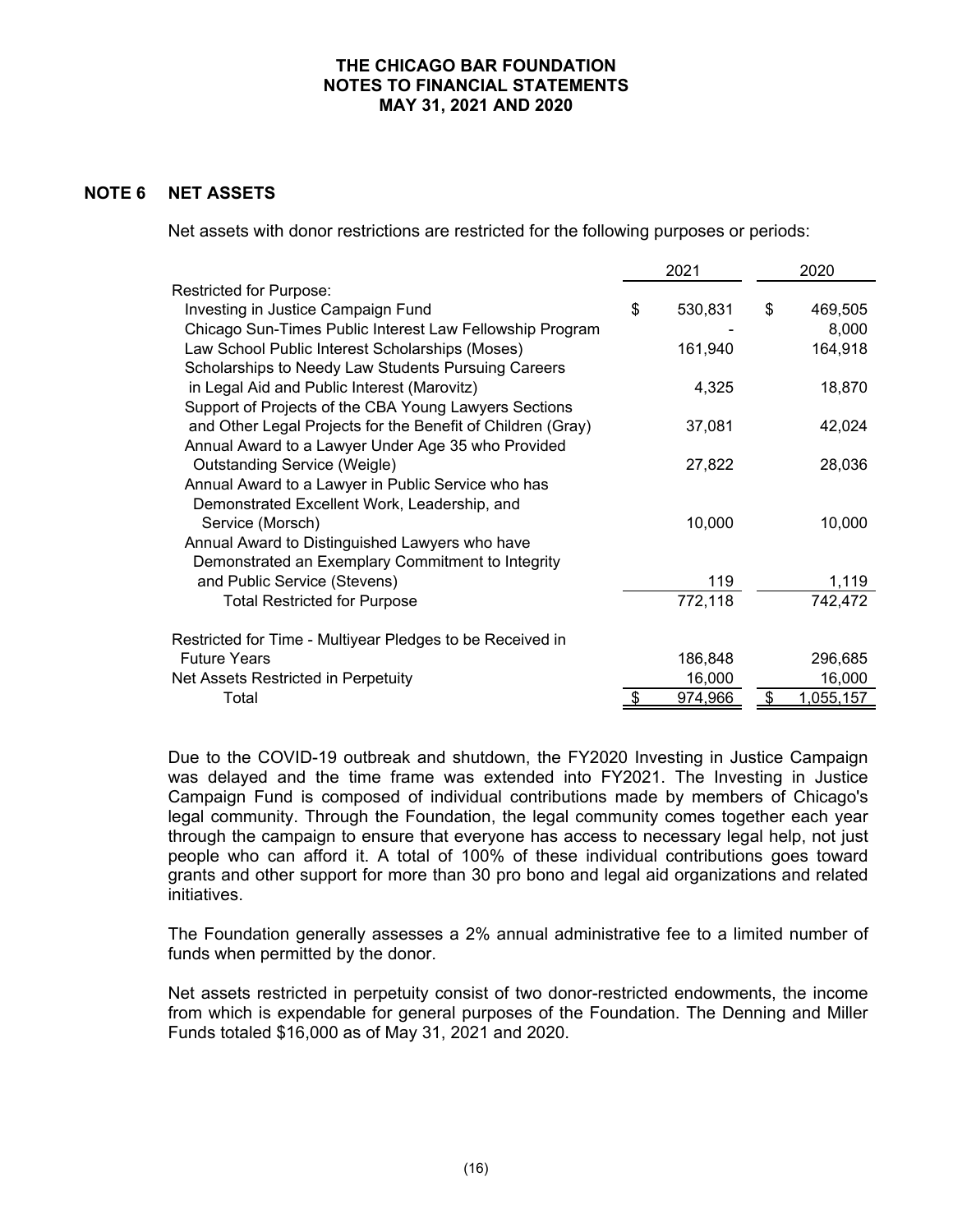### **NOTES 6 NET ASSETS (CONTINUED)**

Net assets were released from donor restriction by incurring expenses satisfying the restricted purpose or by occurrence of the passage of time or other events specified as follows for the years ended May 31:

|                                                             | 2021 |           |               | 2020      |  |
|-------------------------------------------------------------|------|-----------|---------------|-----------|--|
| <b>Purpose Restrictions Accomplished:</b>                   |      |           |               |           |  |
| Investing in Justice Campaign Fund                          | \$   | 1,296,391 | \$            | 1,590,468 |  |
| Legal Aid and Foreclosure Mediation Program                 |      | 1,647,390 |               |           |  |
| Chicago Area Fund for Legal Assistance                      |      | 285,178   |               | 277,147   |  |
| Chicago Sun-Times Public Interest Law Fellowship Program    |      | 8,000     |               | 5,791     |  |
| <b>Cook County Municipal Advice Desk</b>                    |      | 178,910   |               | 173,102   |  |
| <b>Illinois JusticeCorps</b>                                |      |           |               |           |  |
| Cook County Guardianship Desk                               |      | 77,789    |               | 75,675    |  |
| Kimball R. Anderson & Karen Gatsis Anderson Public          |      |           |               |           |  |
| Interest Law Fellowship                                     |      | 50,000    |               | 50,000    |  |
| Justice Entrepreneur Project                                |      | 7,034     |               | 25,950    |  |
| Pro Bono Help Desk Support                                  |      | 25,000    |               | 25,000    |  |
| Law School Public Interest Scholarships (Moses)             |      | 20,000    |               | 20,000    |  |
| Scholarships to Needy Law Students Pursuing Careers         |      |           |               |           |  |
| in Legal Aid and Public Interest (Marovitz)                 |      | 15,000    |               | 30,000    |  |
| Support of Projects of the CBA Young Lawyers Sections       |      |           |               |           |  |
| and Other Legal Projects for the Benefit of Children (Gray) |      | 8,840     |               | 5,422     |  |
| Annual Award to a Lawyer Under Age 35 who Provided          |      |           |               |           |  |
| <b>Outstanding Service (Weigle)</b>                         |      | 3,138     |               | 3,221     |  |
| Annual Award to a Lawyer in Public Service who has          |      |           |               |           |  |
| Demonstrated Excellent Work, Leadership, and                |      |           |               |           |  |
| Service (Morsch)                                            |      | 10,000    |               | 9,893     |  |
| <b>Bankruptcy Pro Bono Fund</b>                             |      |           |               |           |  |
| Annual Award to Distinguished Lawyers who have              |      |           |               |           |  |
| Demonstrated an Exemplary Commitment to Integrity           |      |           |               |           |  |
| and Public Service (Stevens)                                |      | 1,000     |               | 1,047     |  |
| Subtotal                                                    |      | 3,633,670 |               | 2,292,716 |  |
| Time Restrictions Expired:                                  |      |           |               |           |  |
| Passage of Specified Time                                   |      | 159,290   |               | 316,194   |  |
| <b>Total Net Assets Released from Restriction</b>           | \$   | 3,792,960 | $\frac{1}{2}$ | 2,608,910 |  |

# **NOTE 7 AFFILIATED ORGANIZATION TRANSACTIONS**

In accordance with the bylaws of the Foundation, four members of the board of managers of the Association, an affiliated organization, are appointed as directors of the Foundation for a one-year term. There are 34 voting directors of the Foundation.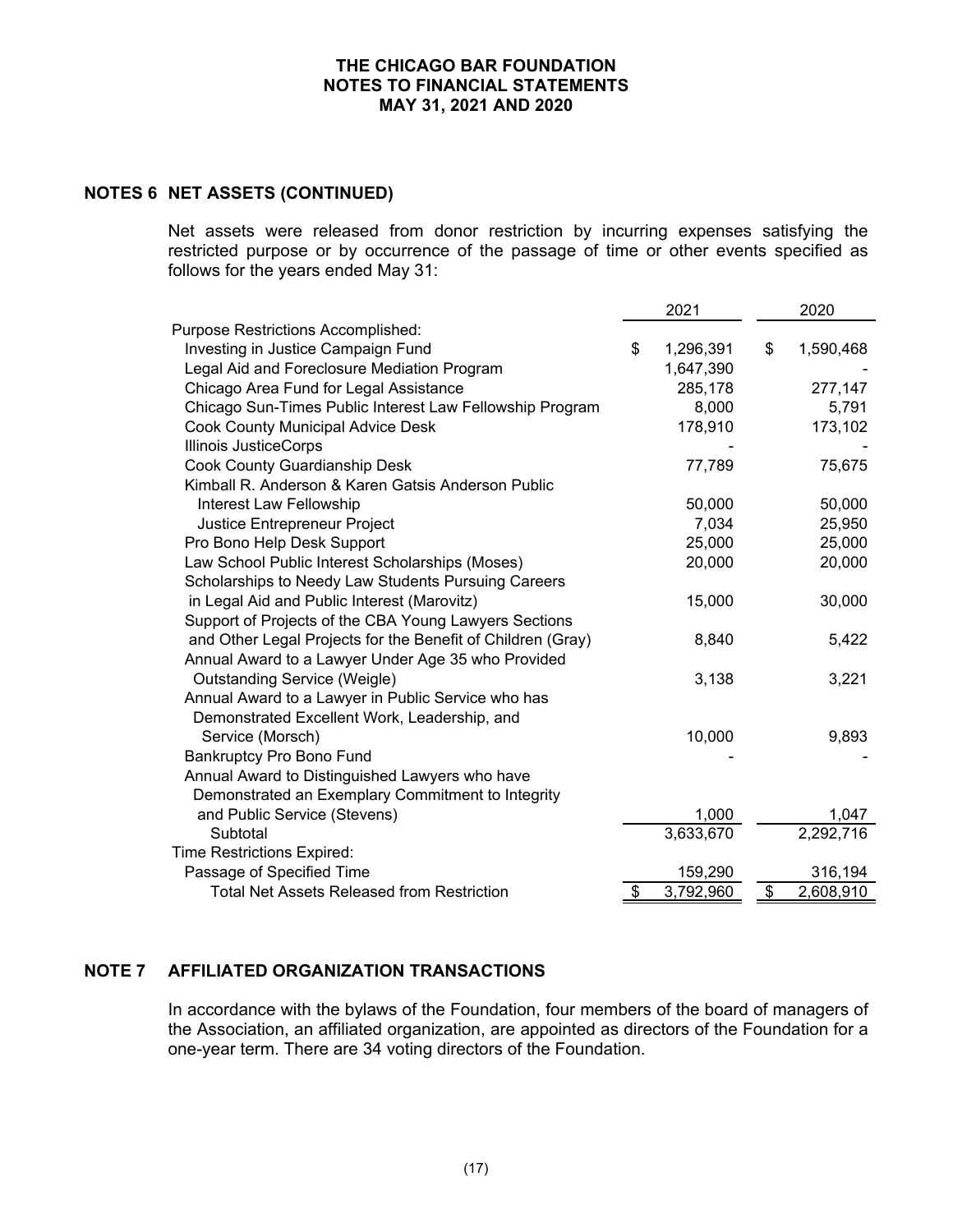### **NOTES 7 AFFILIATED ORGANIZATION TRANSACTIONS (CONTINUED)**

The Foundation receives voluntary contributions from members of the Association. These contributions accompany their dues remittances to the Association. Contribution revenue for the years ended May 31, 2021 and 2020 was \$9,305 and \$16,922, respectively. The Foundation also pays for The Chicago Bar Association memberships and complimentary continuing legal education for attorneys practicing at the Foundation's grantee organizations; the Association provides these memberships at a reduced rate.

Related party amounts consisted of receivables of \$12,446 and \$24,950 as of May 31, 2021 and 2020, respectively.

# **NOTE 8 OPERATING LEASES**

As of May 31, 2021, the Foundation has four operating leases. The most significant lease, which ends on October 31, 2021, is a monthly office lease and does not require the Foundation to pay taxes, insurance, utilities, or maintenance costs. In addition, the Foundation leases various office equipment under operating leases expiring through July 31, 2024. Total rent expense under the leases was \$96,180 and \$126,582 for 2021 and 2020, respectively.

Future minimum annual commitments under these operating leases are as follows:

| Year Ending May 31, | Amount |        |  |
|---------------------|--------|--------|--|
| 2022                | \$     | 44,953 |  |
| 2023                |        | 6,408  |  |
| 2024                |        | 6,408  |  |
| 2025                |        | 252    |  |
| Total               |        | 58.021 |  |

#### **NOTE 9 DEFINED CONTRBUTION PLANS**

The Foundation sponsors a defined contribution 403(b) plan for all eligible employees, as defined. Employees may make elective contributions to the 403(b) plan in accordance with the Internal Revenue Service regulations. The Foundation may make contributions to the 403(b) plan, as approved by the board.

Total contributions to the plan for the years ended May 31, 2021 and 2020 amounted to \$26,470 and \$28,188, respectively.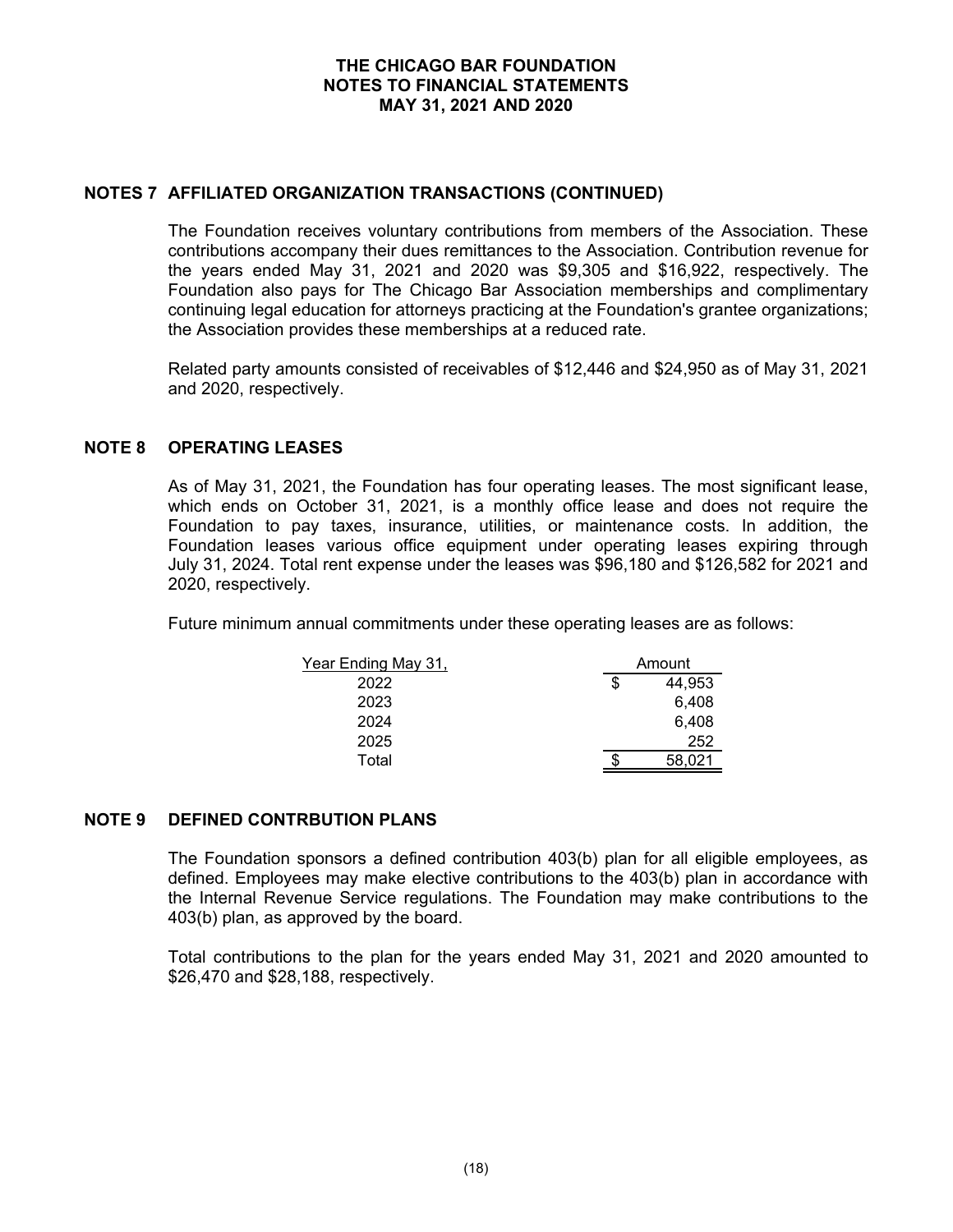### **NOTE 10 LIQUIDITY AND AVAILABILITY OF RESOURCES**

The following reflects the Foundation's financial assets as of May 31, 2021 and 2020, reduced by amounts not available for general use because of contractual or donor-imposed restrictions effective within one year of the statement of financial position date:

|                                                                    | 2021 |           |   | 2020      |  |
|--------------------------------------------------------------------|------|-----------|---|-----------|--|
| Cash                                                               | S    | 1,142,785 | S | 875,756   |  |
| Pledges and Accounts Receivable to be Received<br>Within 12 Months |      | 1,473,692 |   | 482,370   |  |
| Short-Term Investments                                             |      | 466,305   |   | 391,186   |  |
| Financial Assets - At Year End                                     |      | 3,082,782 |   | 1,749,312 |  |
| Less: Those Unavailable for General Expenditures Within one        |      |           |   |           |  |
| Year Due to Contractual or Donor-Imposed Restriction:              |      |           |   |           |  |
| Subject to Appropriation and Satisfaction of Donor Restrictions    |      | 958,966   |   | 1,038,318 |  |
| Donor-Restricted Endowment Funds                                   |      | 16,000    |   | 16,000    |  |
| Financial Assets Available to Meet Cash Needs for                  |      |           |   |           |  |
| General Expenditures Within one Year                               |      | 2.107.816 |   | 694.994   |  |

The Foundation maintains cash balances sufficient to pay current liabilities and obligations. It is the Foundation's goal to have one year's worth of program and operating expenses available for general expenditures. In addition to financial assets available to meet general expenditures over the next 12 months, the Foundation operates with a balanced budget and anticipates collecting sufficient revenue to cover general expenditures not covered by donorrestricted resources.

# **NOTE 11 CONCENTRATIONS**

For the years ended May 31, 2021 and 2020, revenue from one grantor amounted to 34% of total revenue. The amount of revenue from the grantor was approximately \$1,826,000 and \$173,000, respectively. Accounts receivable related to this grantor amounted to approximately \$937,000 and \$63,000 as of May 31, 2021 and 2020, respectively.

### **NOTE 12 RISKS AND UNCERTAINTIES**

The World Health Organization has declared the spread of Coronavirus Disease (COVID-19) a worldwide pandemic. The COVID-19 pandemic is having significant effects on global markets, supply chains, businesses, and communities. Specific to the Foundation, COVID-19 may have continuing impacts on various parts of its operations and financial results including, but not limited to, loss of revenue due to the inability to hold in person events, as well as other reductions in certain revenue streams. Management believes the Foundation is taking appropriate actions to mitigate the negative impact. However, the full impact of COVID-19 is unknown and cannot be reasonable estimated as these events are still developing.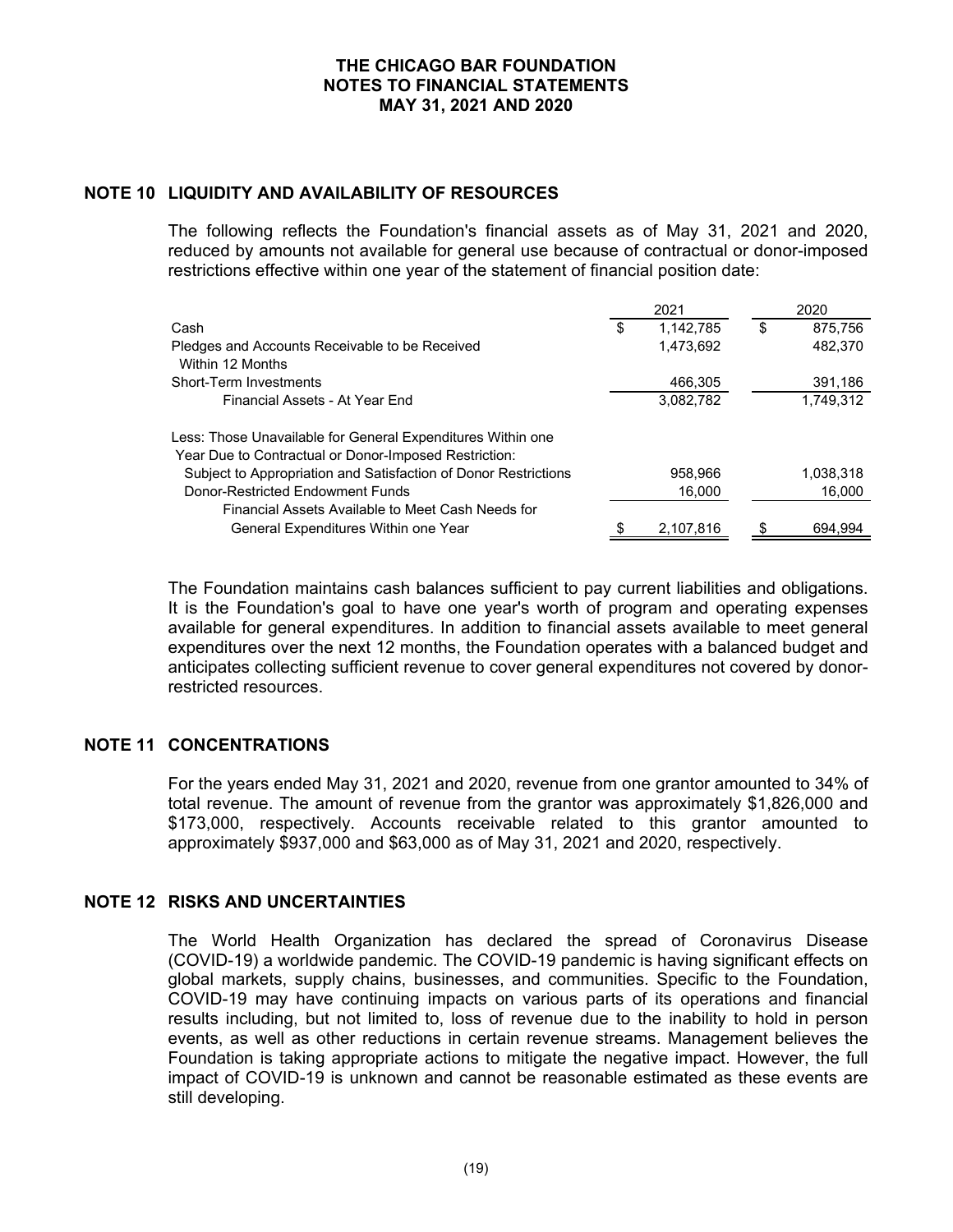### **NOTE 13 SUBSEQUENT EVENTS**

The financial statements and related disclosures include evaluation of events up through and including February 14, 2022, which is the date the financial statements were available to be issued.